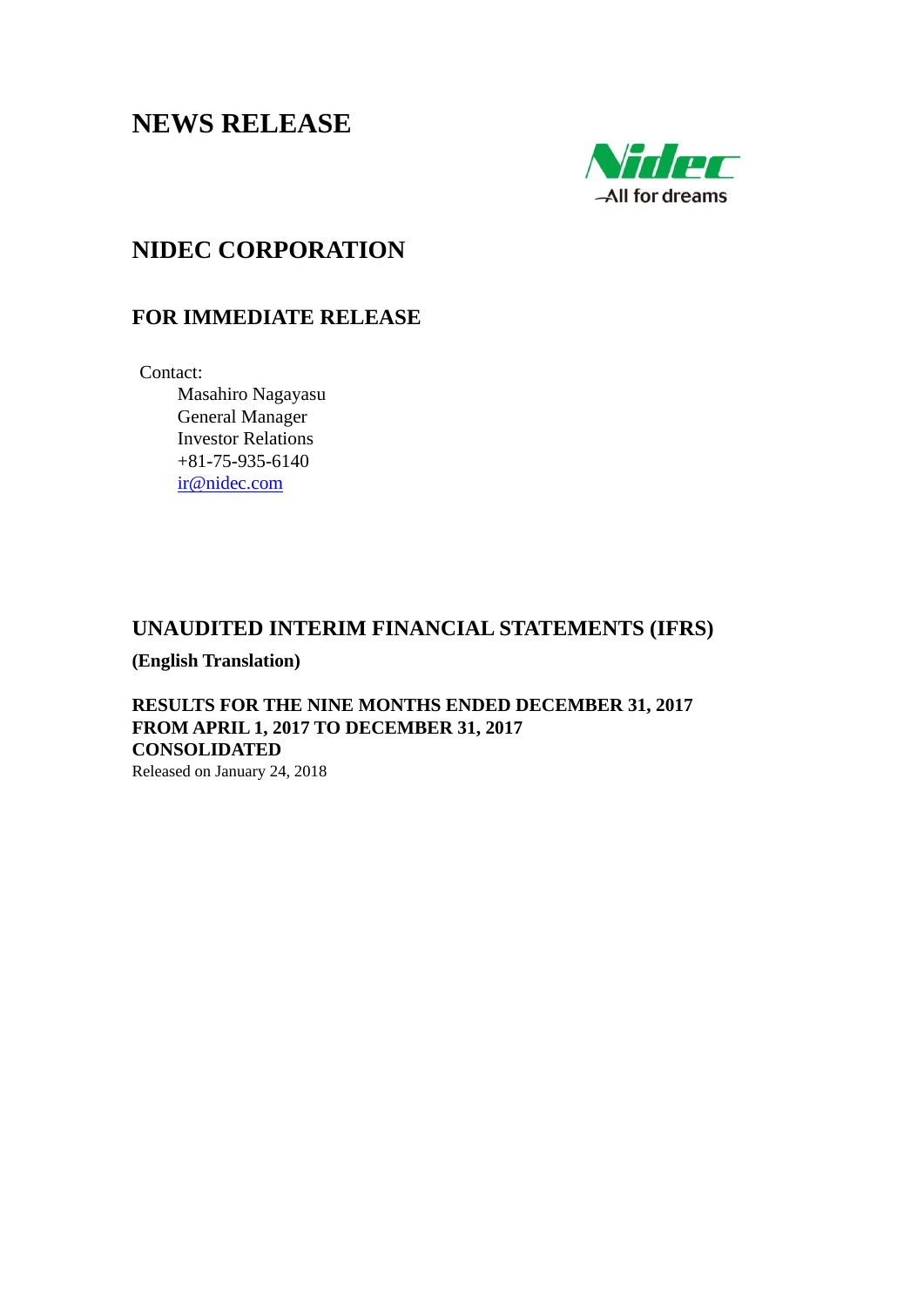# **NIDEC CORPORATION**

**Stock Listings:** Tokyo Stock Exchange **Head Office:** Kyoto, Japan **Date of Filing of Japanese Quarterly Report (Plan):** February 13, 2018

# **1. Selected Consolidated Financial Performance Information for the Nine Months Ended December 31, 2017 (IFRS) (unaudited)**

# **(1) Consolidated Results of Operations**

|                                                              |                               | (Yen in millions) |
|--------------------------------------------------------------|-------------------------------|-------------------|
|                                                              | Nine months ended December 31 |                   |
|                                                              | 2016                          | 2017              |
| Net sales                                                    | 868,228                       | 1,105,921         |
| Ratio of change from the same period of previous fiscal year | $(3.0)\%$                     | 27.4%             |
| Operating profit                                             | 106,173                       | 127,127           |
| Ratio of change from the same period of previous fiscal year | 17.6%                         | 19.7%             |
| Profit before income taxes                                   | 107,747                       | 119,723           |
| Ratio of change from the same period of previous fiscal year | 16.5%                         | 11.1%             |
| Profit attributable to owners of the parent                  | 81,617                        | 94,763            |
| Ratio of change from the same period of previous fiscal year | 17.4%                         | 16.1%             |
| Comprehensive income for the period                          | 94,587                        | 135,533           |
| Ratio of change from the same period of previous fiscal year | 74.6%                         | 43.3%             |

|                                                                   |        | Yen,                          |
|-------------------------------------------------------------------|--------|-------------------------------|
|                                                                   |        | Nine months ended December 31 |
|                                                                   | 2016   | 2017                          |
| Earnings per share attributable to owners of the parent - Basic   | 275.18 | 320.06                        |
| Earnings per share attributable to owners of the parent - Diluted |        |                               |

# **(2) Consolidated Financial Position**

| $\mathcal{L}$ . Combondated I mancial I obthout                               |                |                   |
|-------------------------------------------------------------------------------|----------------|-------------------|
|                                                                               |                | (Yen in millions) |
|                                                                               | March 31, 2017 | December 31, 2017 |
| Total assets                                                                  | 1,678,997      | 1,826,664         |
| Total equity                                                                  | 855,806        | 959,264           |
| Total equity attributable to owners of the parent                             | 846,572        | 949,067           |
| Ratio of total equity attributable to owners of the parent to total<br>assets | 50.4%          | 52.0%             |

# **2. Dividends (unaudited)**

|                             |                                          | (Yen)                         |
|-----------------------------|------------------------------------------|-------------------------------|
|                             | Year ended<br>March 31, 2017<br>(actual) | Year ending<br>March 31, 2018 |
| Interim dividend per share  | 40.00                                    | $45.00$ (actual)              |
| Year-end dividend per share | 45.00                                    | $50.00$ (target)              |
| Annual dividend per share   | 85.00                                    | 95.00 (target)                |

(Note) Revision of previously announced dividend targets during this reporting period: No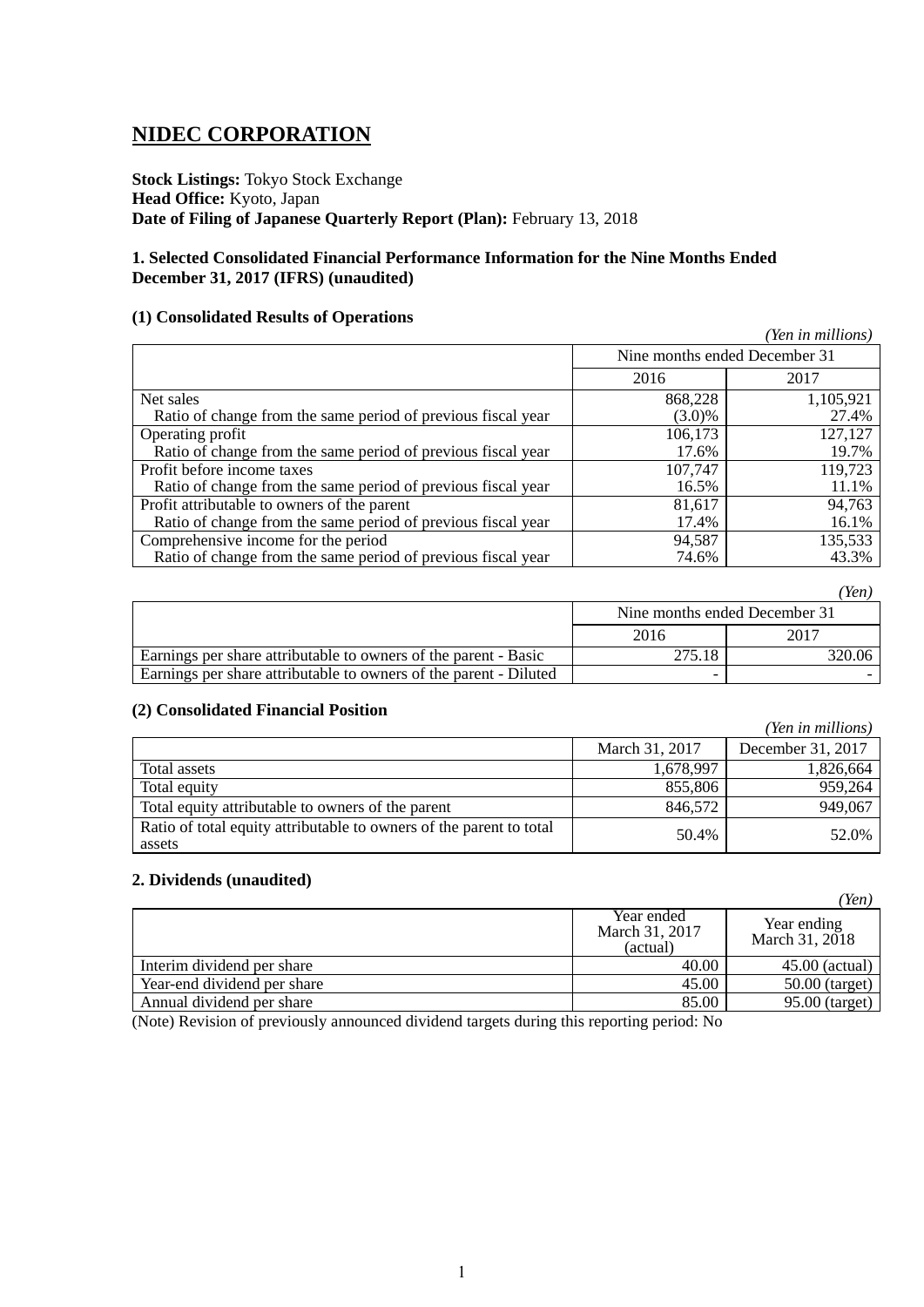# **3. Forecast of Consolidated Financial Performance (for the fiscal year ending March 31, 2018)**

|                                                                       | (Yen in millions)             |
|-----------------------------------------------------------------------|-------------------------------|
|                                                                       | Year ending<br>March 31, 2018 |
| Net sales                                                             | 1,450,000                     |
| Operating profit                                                      | 170,000                       |
| Profit before income taxes                                            | 163,000                       |
| Profit attributable to owners of the parent                           | 128,000                       |
| Earnings per share attributable to owners of the parent - Basic (Yen) | 432.32                        |

(Note) Revision of the previously announced financial performance forecast during this reporting period: No

# **4. Others**

# **(1) Changes in significant subsidiaries (changes in "specified subsidiaries" (***tokutei kogaisha***) accompanying changes in the scope of consolidation) during this period:**

Exclusion - Nidec Electronics GmbH

(Note) Nidec Electronics GmbH, a specified subsidiary, was merged and terminated through absorption into Nidec Motors & Actuators (Germany) GmbH, the surviving company, during the three months ended December 31, 2017.

# **(2) Changes in accounting policies:**

- 1. Changes due to revisions to accounting standards: None
- 2. Changes due to other reasons: None
- 3. Changes in accounting estimates: None

# **(3) Number of shares issued (common stock)**

- 1. Number of shares issued at the end of each period (including treasury stock): 298,142,234 shares at March 31, 2017 298,142,234 shares at December 31, 2017
- 2. Number of treasury stock at the end of each period: 1,544,634 shares at March 31, 2017 2,067,531 shares at December 31, 2017
- 3. Weighted-average number of shares issued at the beginning and end of each period: 296,599,932 shares for the nine months ended December 31, 2016 296,076,060 shares for the nine months ended December 31, 2017

NIDEC (Nidec Corporation and its consolidated subsidiaries) finalized the provisional accounting treatment for the business combination in the three months ended March 31, 2017. Condensed quarterly consolidated financial statements for the nine months ended December 31, 2016 reflect the revision of the initially allocated amounts of acquisition price as NIDEC finalized the provisional accounting treatment for the business combination.

NIDEC finalized the provisional accounting treatment for the business combination in the three months ended December 31, 2017. Consolidated financial statements for the year ended March 31, 2017 reflect the important revision of the initially allocated amounts of acquisition price as NIDEC finalized the provisional accounting treatment for the business combination.

Investor presentation materials relating to our financial results for the nine months ended December 31, 2017 are expected to be published on our corporate website on January 24, 2018.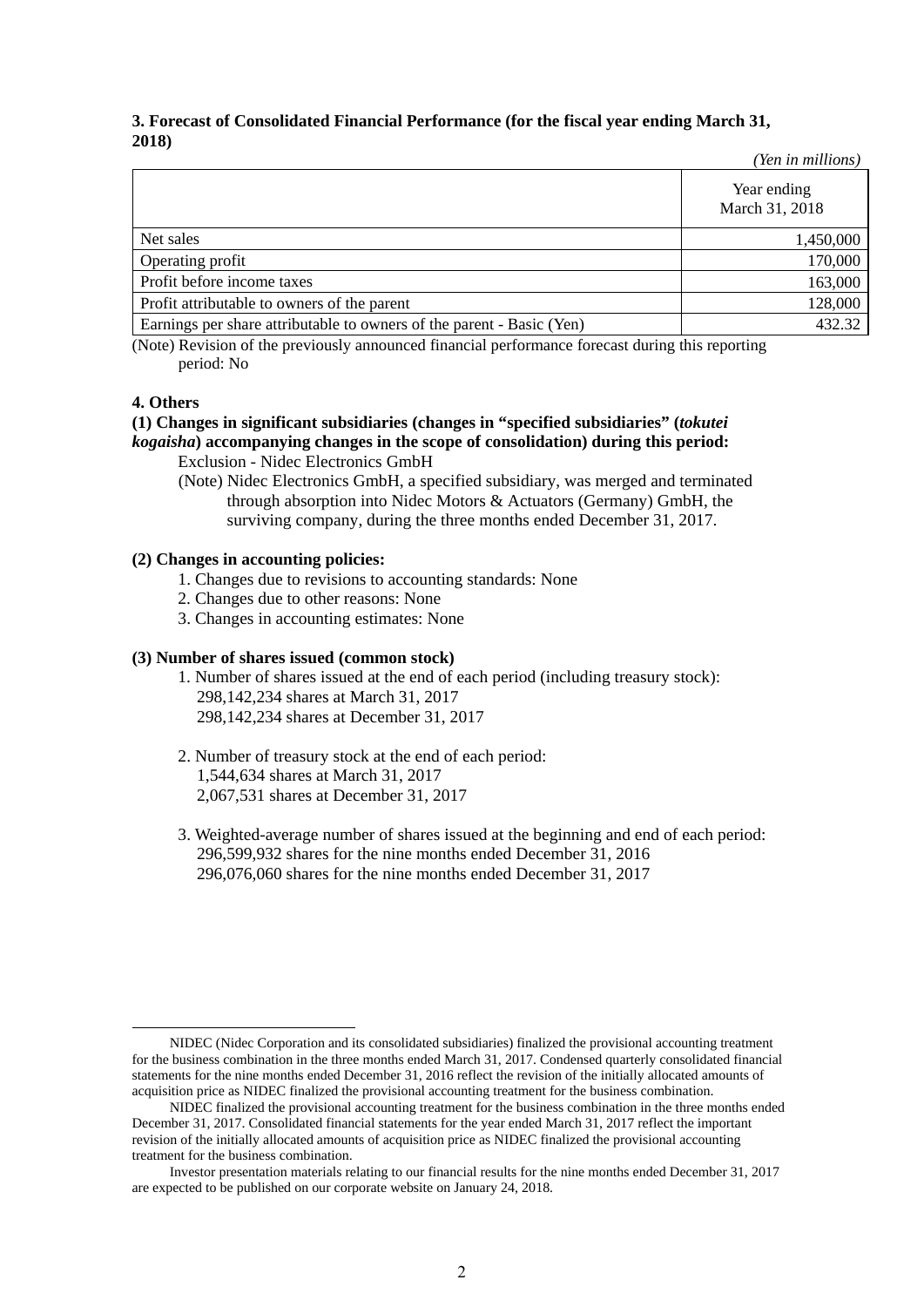# **1. Operating and Financial Review and Prospects**

# **(1) Analysis of Operating Results**

# **1. Overview of Business Environment for the Nine Months Ended December 31, 2017**

During the nine months ended December 31, 2017, the global economy saw the U.S. economy continue its moderate expansion, and the major tax cut bill that was approved by the Congress last December is expected to enhance the nation's corporate performance. In the meantime, with the European economy on a recovery track, the ECB continued its discussion on reducing the scale of monetary easing in the light of the stable European economy and the shortage of government bonds to be purchased, while the Japanese economy continued its moderate recovery, and China sustained its economic growth by departing from its debt dependency and intensifying the reform of its state-owned enterprises.

It was under such an environment that NIDEC (Nidec Corporation and its consolidated subsidiaries) continued to pursue our targets for the fiscal year ending March 31, 2021 of consolidated net sales of ¥2 trillion and an operating profit ratio of 15% based on our mid-term strategic goal, "Vision 2020," and achieved in the nine months ended December 31, 2017 the highest net sales, operating profit, profit before income taxes and profit attributable to owners of the parent for the period in our history.

### **2. Consolidated Operating Results**

**Consolidated Operating Results for the Nine Months Ended December 31, 2017 ("this nine-month period"), Compared to the Nine Months Ended December 31, 2016 ("the same period of the prior year")** *(Yen in millions)* 

|                                             |                                              |                                              |                            | ren in muuonsi                      |
|---------------------------------------------|----------------------------------------------|----------------------------------------------|----------------------------|-------------------------------------|
|                                             | Nine months<br>ended<br>December 31,<br>2016 | Nine months<br>ended<br>December 31.<br>2017 | Increase<br>or<br>decrease | Increase<br>or<br>decrease<br>ratio |
| Net sales                                   | 868,228                                      | 1,105,921                                    | 237,693                    | 27.4%                               |
| Operating profit                            | 106,173                                      | 127,127                                      | 20,954                     | 19.7%                               |
| Operating profit ratio                      | 12.2%                                        | 11.5%                                        |                            |                                     |
| Profit before income taxes                  | 107,747                                      | 119,723                                      | 11,976                     | 11.1%                               |
| Profit attributable to owners of the parent | 81,617                                       | 94,763                                       | 13,146                     | 16.1%                               |

Consolidated net sales increased 27.4% to ¥1,105,921 million for this nine-month period compared to the same period of the prior year, recording the highest net sales for nine-month period in our history. Operating profit increased 19.7% to ¥127,127 million for this nine-month period compared to the same period of the prior year, also recording the highest operating profit for nine-month period in our history. The average exchange rate between the Japanese yen and the U.S. dollar for this nine-month period was ¥111.70 to the U.S. dollar, which reflected an approximate 5% depreciation of the Japanese yen against the U.S. dollar, compared to the same period of the prior year. The average exchange rate between the Japanese yen and the Euro for this nine-month period was ¥128.53 to the Euro, which reflected an approximate 9% depreciation of the Japanese yen against the Euro, compared to the same period of the prior year. The fluctuations of the foreign currency exchange rates had a positive effect on our net sales by approximately ¥39,200 million and our operating profit by approximately ¥5,900 million for this nine-month period compared to the same period of the prior year.

Profit before income taxes increased 11.1% to ¥119,723 million for this nine-month period compared to the same period of the prior year and profit attributable to owners of the parent increased 16.1% to ¥94,763 million for this nine-month period compared to the same period of the prior year, achieving the highest profits for nine-month period in our history, respectively.

NIDEC finalized the provisional accounting treatment for the business combination in the three months ended March 31, 2017. Condensed quarterly consolidated financial statements for the nine months ended December 31, 2016 reflect the revision of the initially allocated amounts of acquisition price as NIDEC finalized the provisional accounting treatment for the business combination.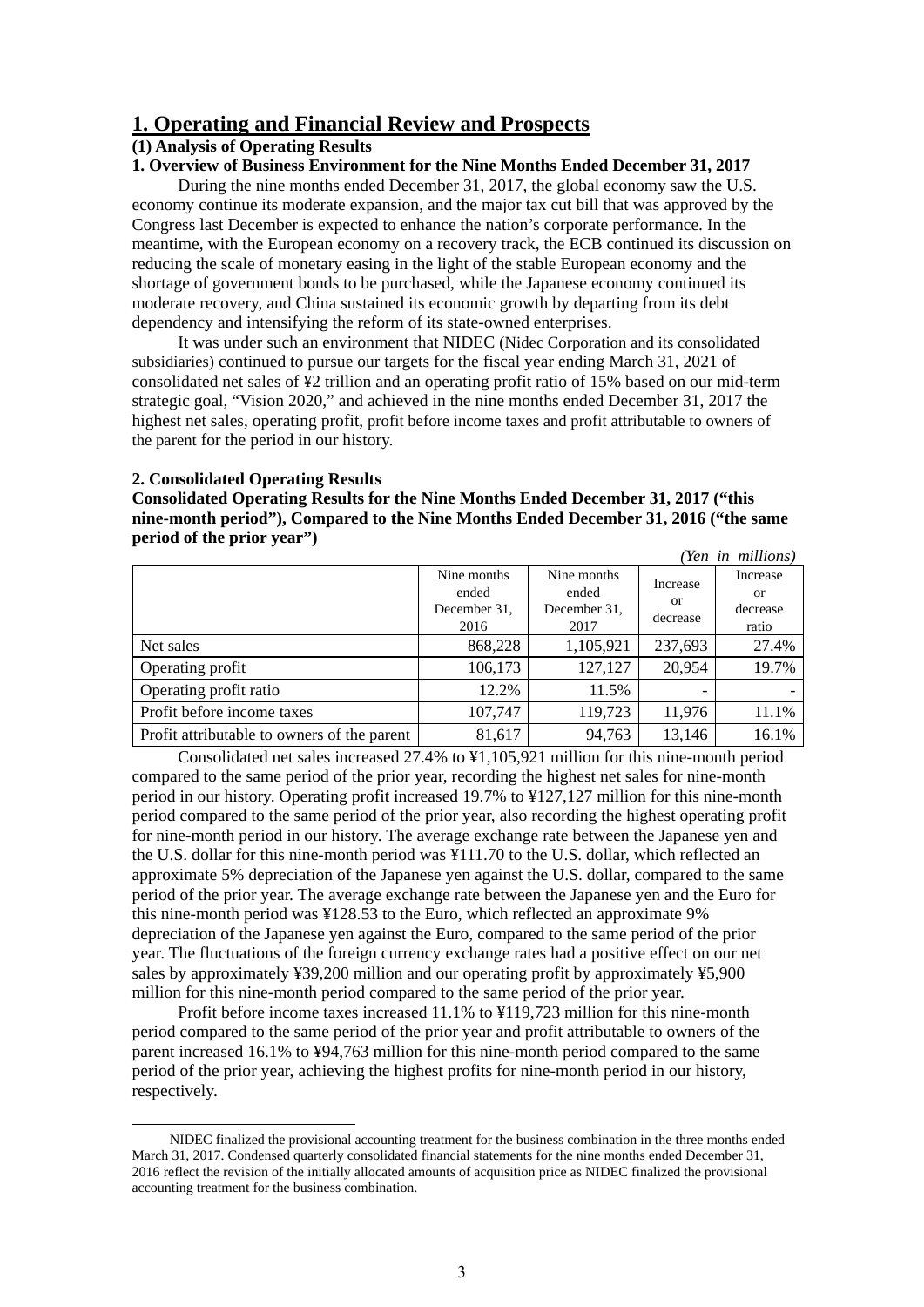# **Operating Results by Product Category for this nine-month period Compared to the same period of the prior year**

### **Small precision motors**

|        |                                     |              |              |             | (Yen in millions) |
|--------|-------------------------------------|--------------|--------------|-------------|-------------------|
|        |                                     | Nine months  | Nine months  |             | Increase          |
|        |                                     | ended        | ended        | Increase or | <sub>or</sub>     |
|        |                                     | December 31, | December 31. | decrease    | decrease          |
|        |                                     | 2016         | 2017         |             | ratio             |
|        | Net sales of small precision motors | 330,866      | 345,039      | 14,173      | 4.3%              |
|        | Hard disk drives spindle motors     | 144,040      | 144,516      | 476         | 0.3%              |
|        | Other small precision motors        | 186,826      | 200,523      | 13,697      | 7.3%              |
| motors | Operating profit of small precision | 52,136       | 56,704       | 4,568       | 8.8%              |
|        | Operating profit ratio              | 15.8%        | 16.4%        |             |                   |

Net sales of small precision motors increased 4.3% to ¥345,039 million for this ninemonth period compared to the same period of the prior year. The fluctuations of the foreign currency exchange rates had a positive effect on our net sales of small precision motors by approximately ¥12,600 million for this nine-month period compared to the same period of the prior year.

Net sales of spindle motors for hard disk drives, or HDDs, for this nine-month period increased 0.3% to ¥144,516 million compared to the same period of the prior year. Although the number of units sold of spindle motors for HDDs decreased approximately 9% compared to the same period of the prior year, there was the increase in sales due to a positive effect of the foreign currency exchange rate fluctuations.

Net sales of other small precision motors for this nine-month period increased 7.3% to ¥200,523 million compared to the same period of the prior year. This increase was mainly due to an increase of sales of DC motors and fan motors.

Operating profit of small precision motors increased 8.8% to ¥56,704 million for this nine-month period compared to the same period of the prior year. The fluctuations of the foreign currency exchange rates had a positive effect on our operating profit of small precision motors by approximately ¥1,500 million for this nine-month period compared to the same period of the prior year.

| . .                                                                                 |              |              |             | (Yen in millions) |
|-------------------------------------------------------------------------------------|--------------|--------------|-------------|-------------------|
|                                                                                     | Nine months  | Nine months  |             | <b>Increase</b>   |
|                                                                                     | ended        | ended        | Increase or | 0r                |
|                                                                                     | December 31. | December 31, | decrease    | decrease          |
|                                                                                     | 2016         | 2017         |             | ratio             |
| Net sales of automotive, appliance,<br>commercial and industrial products           | 400,709      | 598,228      | 197,519     | 49.3%             |
| Appliance, commercial and<br>industrial products                                    | 209,904      | 381,318      | 171,414     | 81.7%             |
| Automotive products                                                                 | 190,805      | 216,910      | 26,105      | 13.7%             |
| Operating profit of automotive,<br>appliance, commercial and industrial<br>products | 42,150       | 58,727       | 16,577      | 39.3%             |
| Operating profit ratio                                                              | 10.5%        | 9.8%         |             |                   |

### **Automotive, appliance, commercial and industrial products**

Net sales of automotive, appliance, commercial and industrial products increased 49.3% to ¥598,228 million for this nine-month period compared to the same period of the prior year. The fluctuations of the foreign currency exchange rates had a positive effect on our net sales of automotive, appliance, commercial and industrial products by approximately ¥22,800 million for this nine-month period compared to the same period of the prior year.

Net sales of appliance, commercial and industrial products for this nine-month period increased 81.7% compared to the same period of the prior year. This increase was primarily due to the newly consolidated subsidiaries acquired in the three months ended March 31, 2017 and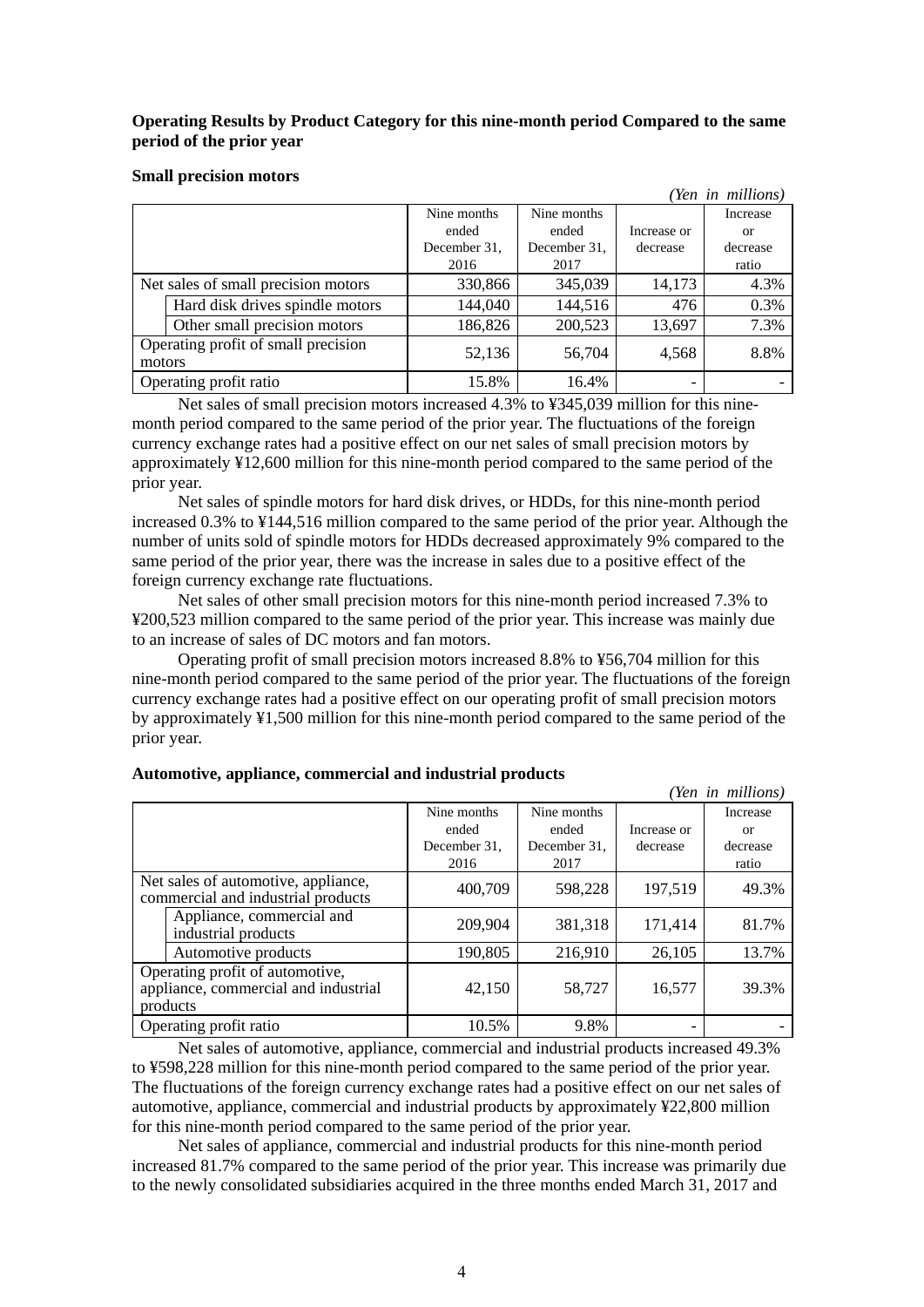the three months ended September 30, 2017 and other factors.

Net sales of automotive products for this nine-month period increased 13.7% compared to the same period of the prior year due to an increase in sales of electric power steering motors and products of control valves at Nidec Tosok Corporation and a positive effect of the foreign currency exchange rate fluctuations.

Operating profit of automotive, appliance, commercial and industrial products increased 39.3% to ¥58,727 million for this nine-month period compared to the same period of the prior year mainly due to the increase in sales. The fluctuations of the foreign currency exchange rates had a positive effect on our operating profit of automotive, appliance, commercial and industrial products by approximately ¥3,900 million for this nine-month period compared to the same period of the prior year.

Excluding sales of approximate ¥135,600 million and operating profit of approximate ¥5,300 million for this nine-month period by Nidec Leroy-Somer Holding and Nidec Control Techniques Limited which were acquired in the three month ended March 31, 2017, and Nidec Global Appliance Compressors which was acquired in the three month ended September 30, 2017, operating profit ratio of automotive, appliance, commercial and industrial products would have been higher than 11.6% for this nine-month period.

### **Machinery**

| 1120001111101                 |              |              |             | (Yen in millions) |
|-------------------------------|--------------|--------------|-------------|-------------------|
|                               | Nine months  | Nine months  |             | Increase          |
|                               | ended        | ended        | Increase or | or                |
|                               | December 31. | December 31. | decrease    | decrease          |
|                               | 2016         | 2017         |             | ratio             |
| Net sales of machinery        | 86,610       | 105,869      | 19,259      | 22.2%             |
| Operating profit of machinery | 15,801       | 19,785       | 3,984       | 25.2%             |
| Operating profit ratio        | 18.2%        | 18.7%        |             |                   |

Net sales of machinery increased 22.2% to ¥105,869 million for this nine-month period compared to the same period of the prior year due to the newly consolidated subsidiaries, an increase in sales of press machines, speed reducers and LCD panel handling robots and other factors.

Operating profit of machinery increased 25.2% to ¥19,785 million for this nine-month period compared to the same period of the prior year due to the increase in sales.

### **Electronic and optical components**

|                                                          |              |              |             | (Yen in millions) |
|----------------------------------------------------------|--------------|--------------|-------------|-------------------|
|                                                          | Nine months  | Nine months  |             | Increase          |
|                                                          | ended        | ended        | Increase or | or                |
|                                                          | December 31. | December 31. | decrease    | decrease          |
|                                                          | 2016         | 2017         |             | ratio             |
| Net sales of electronic and optical<br>components        | 47,307       | 53,695       | 6,388       | 13.5%             |
| Operating profit of electronic and<br>optical components | 7,782        | 8,073        | 291         | 3.7%              |
| Operating profit ratio                                   | 16.4%        | 15.0%        |             |                   |

Net sales of electronic and optical components increased 13.5% to ¥53,695 million this nine-month period compared to the same period of the prior year.

Operating profit of electronic and optical components increased 3.7% to ¥8,073 million for this nine-month period compared to the same period of the prior year due to the increase in sales.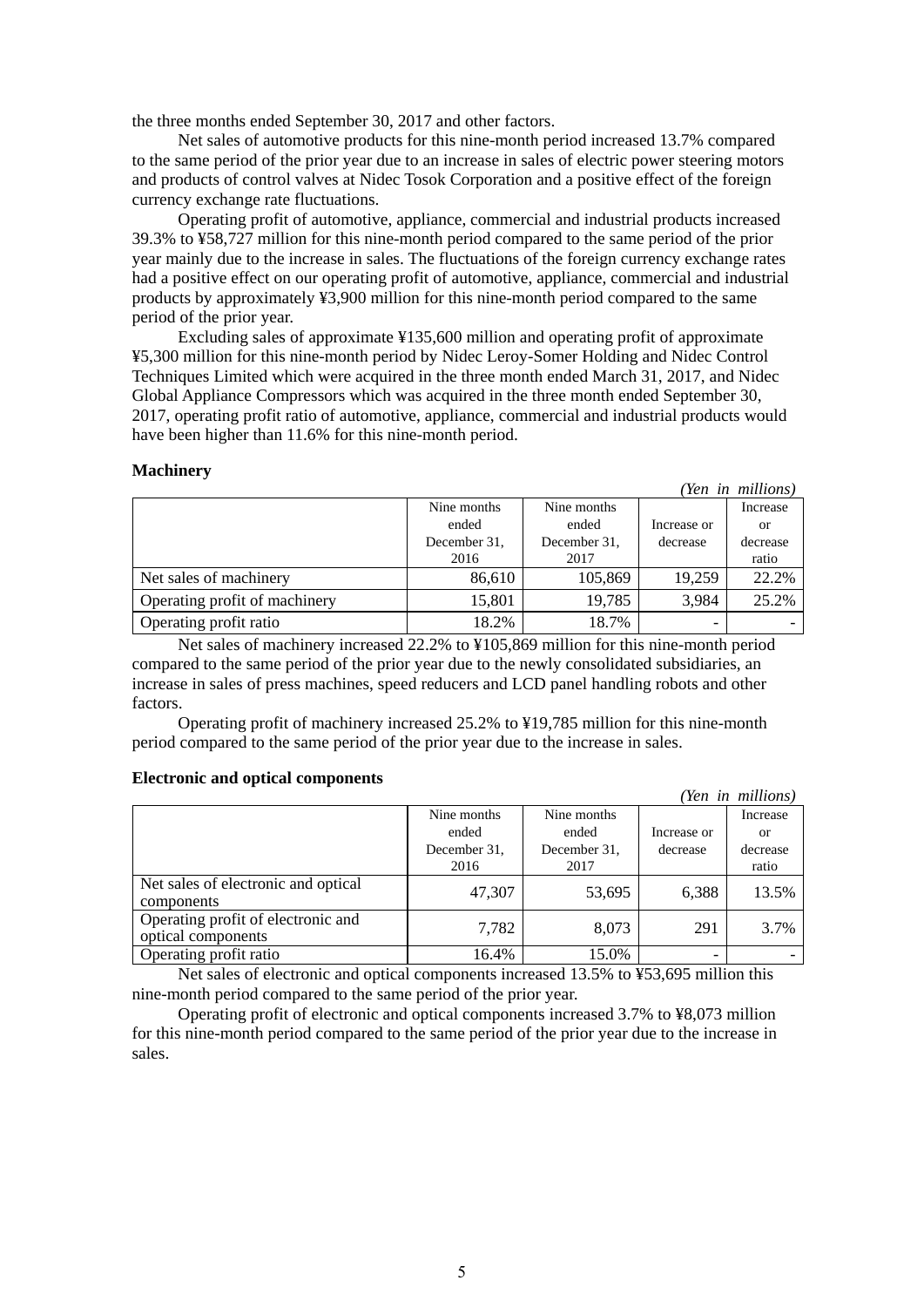### **Other products**

|                                    |              |              |             | (Yen in millions) |
|------------------------------------|--------------|--------------|-------------|-------------------|
|                                    | Nine months  | Nine months  |             | Increase          |
|                                    | ended        | ended        | Increase or | or                |
|                                    | December 31. | December 31. | decrease    | decrease          |
|                                    | 2016         | 2017         |             | ratio             |
| Net sales of other products        | 2,736        | 3,090        | 354         | 12.9%             |
| Operating profit of other products | 443          | 432          | (11)        | $(2.5)\%$         |
| Operating profit ratio             | 16.2%        | 14.0%        |             |                   |

Net sales of other products increased 12.9% to ¥3,090 million and operating profit of other products decreased 2.5% to ¥432 million for this nine-month period compared to the same period of the prior year.

**Consolidated Operating Results for the Three Months Ended December 31, 2017 ("this 3Q"), Compared to the Three Months Ended September 30, 2017 ("the previous 2Q")** 

|                                                |               |              |             | (Yen in millions) |
|------------------------------------------------|---------------|--------------|-------------|-------------------|
|                                                | Three months  | Three months |             | Increase          |
|                                                | ended         | ended        | Increase or | or                |
|                                                | September 30, | December 31, | decrease    | decrease          |
|                                                | 2017          | 2017         |             | ratio             |
| Net sales                                      | 372,799       | 390,031      | 17,232      | 4.6%              |
| Operating profit                               | 43,508        | 44,678       | 1,170       | 2.7%              |
| Operating profit ratio                         | 11.7%         | 11.5%        | -           |                   |
| Profit before income taxes                     | 40,222        | 43,256       | 3,034       | 7.5%              |
| Profit attributable to owners of the<br>parent | 31,836        | 34,776       | 2,940       | 9.2%              |

Consolidated net sales increased 4.6% to ¥390,031 million for this 3Q compared to the previous 2Q and operating profit increased 2.7% to ¥44,678 million for this 3Q compared to the previous 2Q, achieving the highest net sales and operating profit for quarterly period in our history.

The average exchange rate between the Japanese yen and the U.S. dollar for this 3Q was ¥112.98 to the U.S. dollar, which reflected an approximate 2% depreciation of the Japanese yen against the U.S. dollar, compared to the previous 2Q. The average exchange rate between the Japanese yen and the Euro for this 3Q was ¥133.01 to the Euro, which reflected an approximate 2% depreciation of the Japanese yen against the Euro, compared to the previous 2Q. The fluctuations of the foreign currency exchange rates had a positive effect on our net sales by approximately ¥5,900 million as well as on our operating profit by approximately ¥700 million for this 3Q compared to the previous 2Q.

Profit before income taxes increased 7.5% to ¥43,256 million for this 3Q compared to the previous 2Q and profit attributable to owners of the parent increased 9.2% to ¥34,776 million for this 3Q compared to the previous 2Q, achieving the highest profits for quarterly period in our history, respectively.

NIDEC finalized the provisional accounting treatment for the business combination in the three months ended December 31, 2017. Condensed quarterly consolidated financial statements for the six months ended September 30, 2017 reflect the important revision of the initially allocated amounts of acquisition price as NIDEC finalized the provisional accounting treatment for the business combination.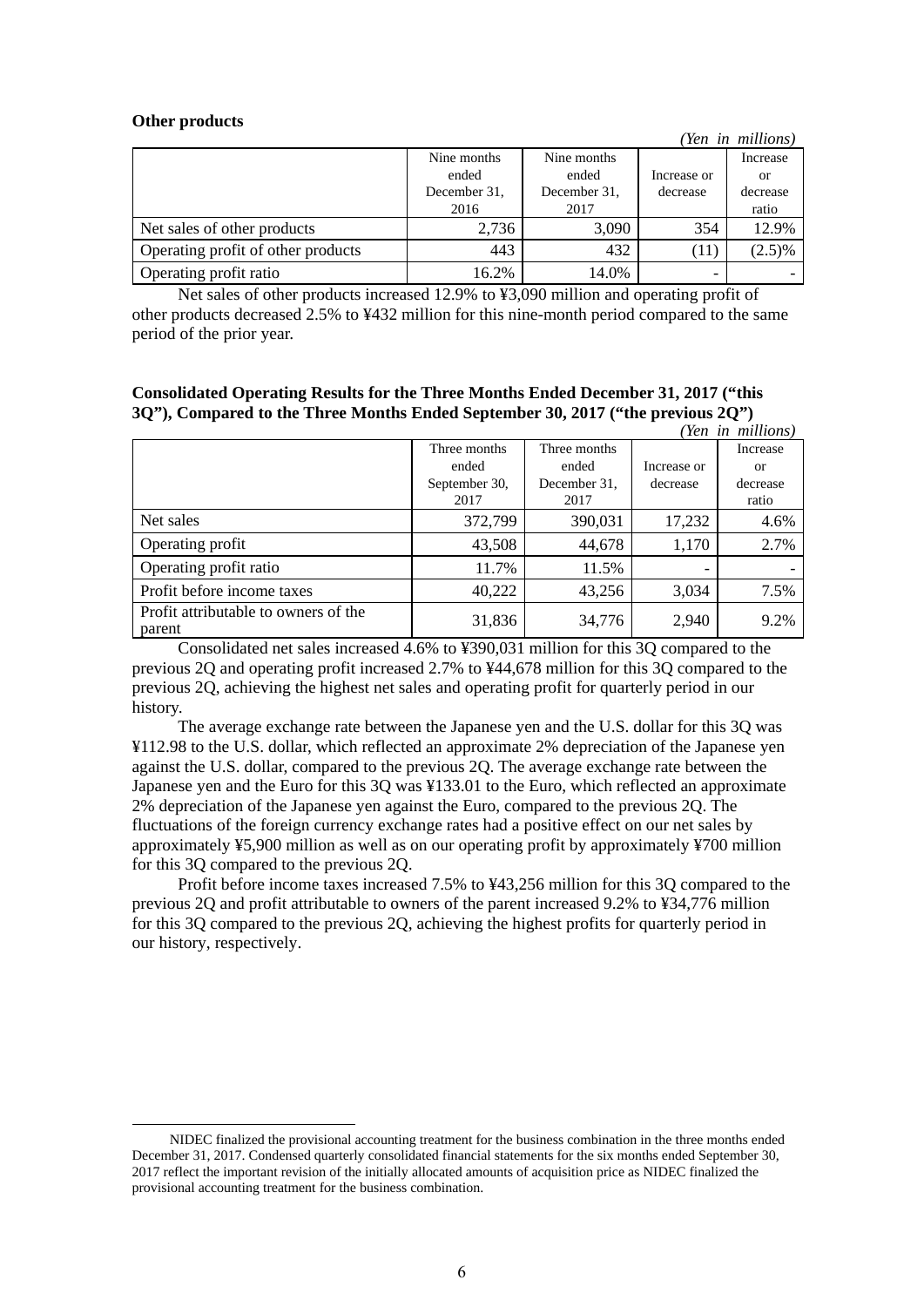# **Operating Results by Product Category for this 3Q Compared to the Previous 2Q**

|                                               |                                 |               |              |             | (Yen in millions) |
|-----------------------------------------------|---------------------------------|---------------|--------------|-------------|-------------------|
|                                               |                                 | Three months  | Three months |             | Increase          |
|                                               |                                 | ended         | ended        | Increase or | <sub>or</sub>     |
|                                               |                                 | September 30, | December 31. | decrease    | decrease          |
|                                               |                                 | 2017          | 2017         |             | ratio             |
| Net sales of small precision motors           |                                 | 116,721       | 124,565      | 7,844       | 6.7%              |
|                                               | Hard disk drives spindle motors | 48,992        | 50,794       | 1,802       | 3.7%              |
|                                               | Other small precision motors    | 67,729        | 73,771       | 6,042       | 8.9%              |
| Operating profit of small precision<br>motors |                                 | 19,228        | 20,562       | 1,334       | 6.9%              |
| Operating profit ratio                        |                                 | 16.5%         | 16.5%        |             |                   |

### **Small precision motors**

Net sales of small precision motors increased 6.7% to ¥124,565 million for this 3Q compared to the previous 2Q. The fluctuations of the foreign currency exchange rates had a positive effect on our net sales of small precision motors by approximately ¥1,800 million for this 3Q compared to the previous 2Q.

Net sales of spindle motors for HDDs increased 3.7% to ¥50,794 million for this 3Q compared to the previous 2Q. Although the number of units sold of spindle motors for HDDs for this 3Q decreased approximately 3% compared to the previous  $2\overline{Q}$ , net sales of spindle motors for HDDs increased due to an increase of selling price.

Net sales of other small precision motors for this 3Q increased 8.9% to ¥73,771 million compared to the previous 2Q due to an increase in sales of fan motors and other small precision motors.

Operating profit of small precision motors increased 6.9% to ¥20,562 million for this 3Q compared to the previous 2Q. The fluctuations of the foreign currency exchange rates had a positive effect on our operating profit of small precision motors by approximately ¥300 million for this 3Q compared to the previous 2Q.

|                                                                                     |                                                  |               |              |             | (Yen in millions) |
|-------------------------------------------------------------------------------------|--------------------------------------------------|---------------|--------------|-------------|-------------------|
|                                                                                     |                                                  | Three months  | Three months |             | Increase          |
|                                                                                     |                                                  | ended         | ended        | Increase or | <sub>or</sub>     |
|                                                                                     |                                                  | September 30, | December 31. | decrease    | decrease          |
|                                                                                     |                                                  | 2017          | 2017         |             | ratio             |
| Net sales of automotive, appliance,<br>commercial and industrial products           |                                                  | 201,679       | 207,656      | 5,977       | 3.0%              |
|                                                                                     | Appliance, commercial and<br>industrial products | 129,889       | 131,245      | 1,356       | 1.0%              |
|                                                                                     | Automotive products                              | 71,790        | 76,411       | 4,621       | 6.4%              |
| Operating profit of automotive,<br>appliance, commercial and industrial<br>products |                                                  | 21,127        | 20,246       | (881)       | (4.2)%            |
|                                                                                     | Operating profit ratio                           | 10.5%         | 9.7%         |             |                   |

Net sales of automotive, appliance, commercial and industrial products increased 3.0% to ¥207,656 million for this 3Q compared to the previous 2Q. The fluctuations of the foreign currency exchange rates had a positive effect on our net sales of automotive, appliance, commercial and industrial products by approximately ¥3,500 million for this 3Q compared to the previous 2Q.

Net sales of appliance, commercial and industrial products for this 3Q increased 1.0% compared to the previous 2Q mainly due to consolidation of Nidec Global Appliance Compressors which was acquired in the three months ended September 30, 2017.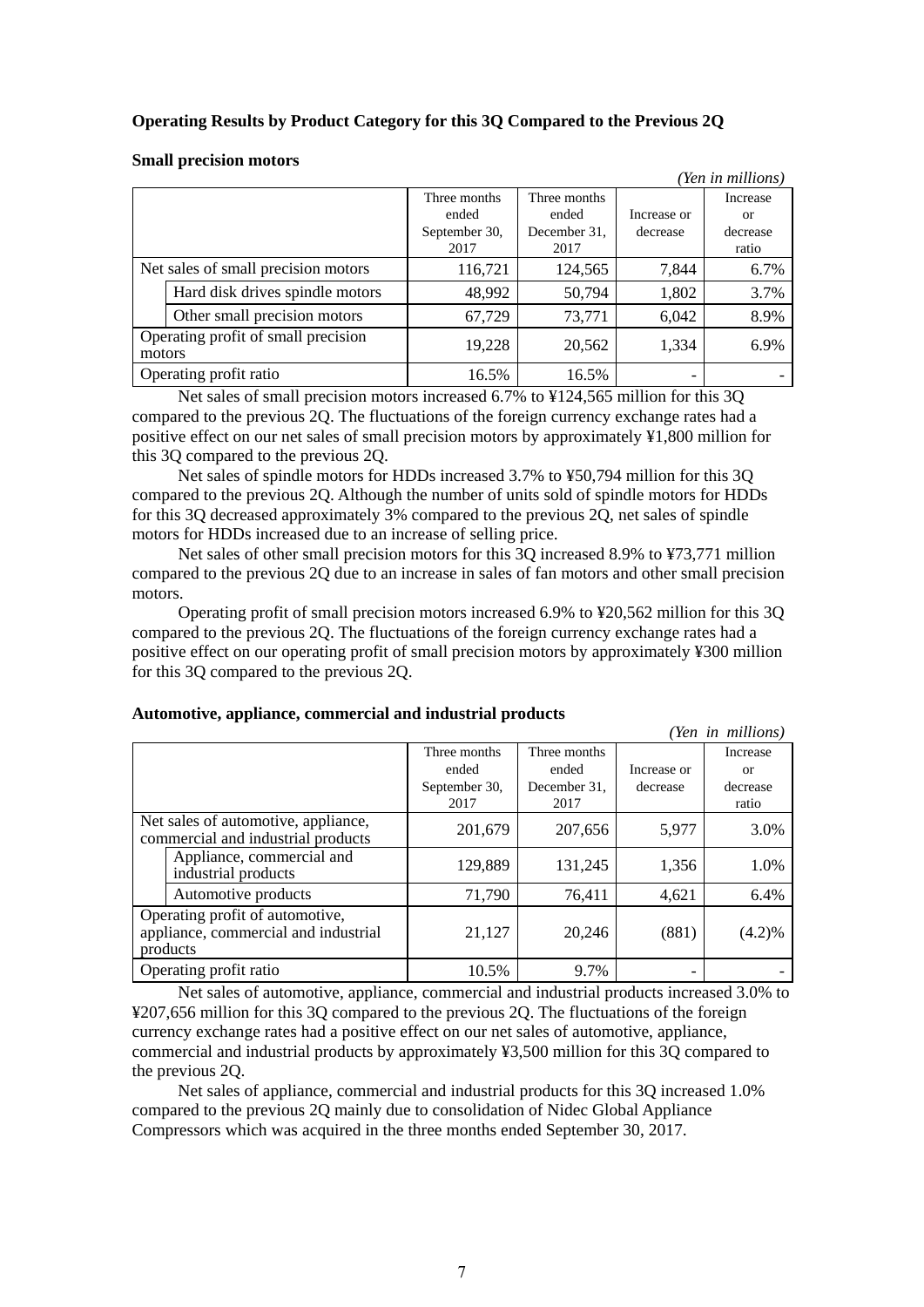Net sales of automotive products for this 3Q increased 6.4% compared to the previous 2Q mainly due to a positive effect of the foreign exchange fluctuations and an increase in sales of electric power steering motors.

Operating profit of automotive, appliance, commercial and industrial products decreased 4.2% to ¥20,246 million for this 3Q compared to the previous 2Q mainly due to the changes in product mix. The fluctuations of the foreign currency exchange rates had a positive effect on our operating profit of automotive, appliance, commercial and industrial products by approximately ¥400 million for this 3Q compared to the previous 2Q.

Excluding sales of approximate ¥50,500 million and operating profit of approximate ¥2,100 million for this 3Q by Nidec Leroy-Somer Holding and Nidec Control Techniques Limited which were acquired in the three months ended March 31, 2017, and Nidec Global Appliance Compressors which was acquired in the three months ended September 30, 2017, operating profit ratio of automotive, appliance, commercial and industrial products would have been higher than 11.5% for this 3Q.

### **Machinery**

|                               |                |              |             | (Yen in millions) |
|-------------------------------|----------------|--------------|-------------|-------------------|
|                               | Three months   | Three months |             | Increase          |
|                               | ended<br>ended |              | Increase or | or                |
|                               | September 30,  | December 31, | decrease    | decrease          |
|                               | 2017           | 2017         |             | ratio             |
| Net sales of machinery        | 35,266         | 38,020       | 2.754       | 7.8%              |
| Operating profit of machinery | 6,257          | 7,199        | 942         | 15.1%             |
| Operating profit ratio        | 17.7%          | 18.9%        |             |                   |

Net sales of machinery increased 7.8% to ¥38,020 million for this 3Q compared to the previous 2Q due to an increase in sales of press machines and LCD panel handling robots and other factors.

Operating profit of machinery increased 15.1% to ¥7,199 million for this 3Q compared to the previous 2Q mainly due to the increase in sales.

### **Electronic and optical components**

|                                                          |               |              |             | (Yen in millions) |
|----------------------------------------------------------|---------------|--------------|-------------|-------------------|
|                                                          | Three months  | Increase     |             |                   |
|                                                          | ended         | ended        | Increase or | or                |
|                                                          | September 30, | December 31. | decrease    | decrease          |
|                                                          | 2017          | 2017         |             | ratio             |
| Net sales of electronic and optical<br>components        | 18,058        | 18,698       | 640         | 3.5%              |
| Operating profit of electronic and<br>optical components | 2,469         | 2,542        | 73          | 3.0%              |
| Operating profit ratio                                   | 13.7%         | 13.6%        |             |                   |

Net sales of electronic and optical components increased 3.5% to ¥18,698 million for this 3Q compared to the previous 2Q.

Operating profit of electronic and optical components increased 3.0% to ¥2,542 million for this 3Q compared to the previous 2Q due to changes in product mix.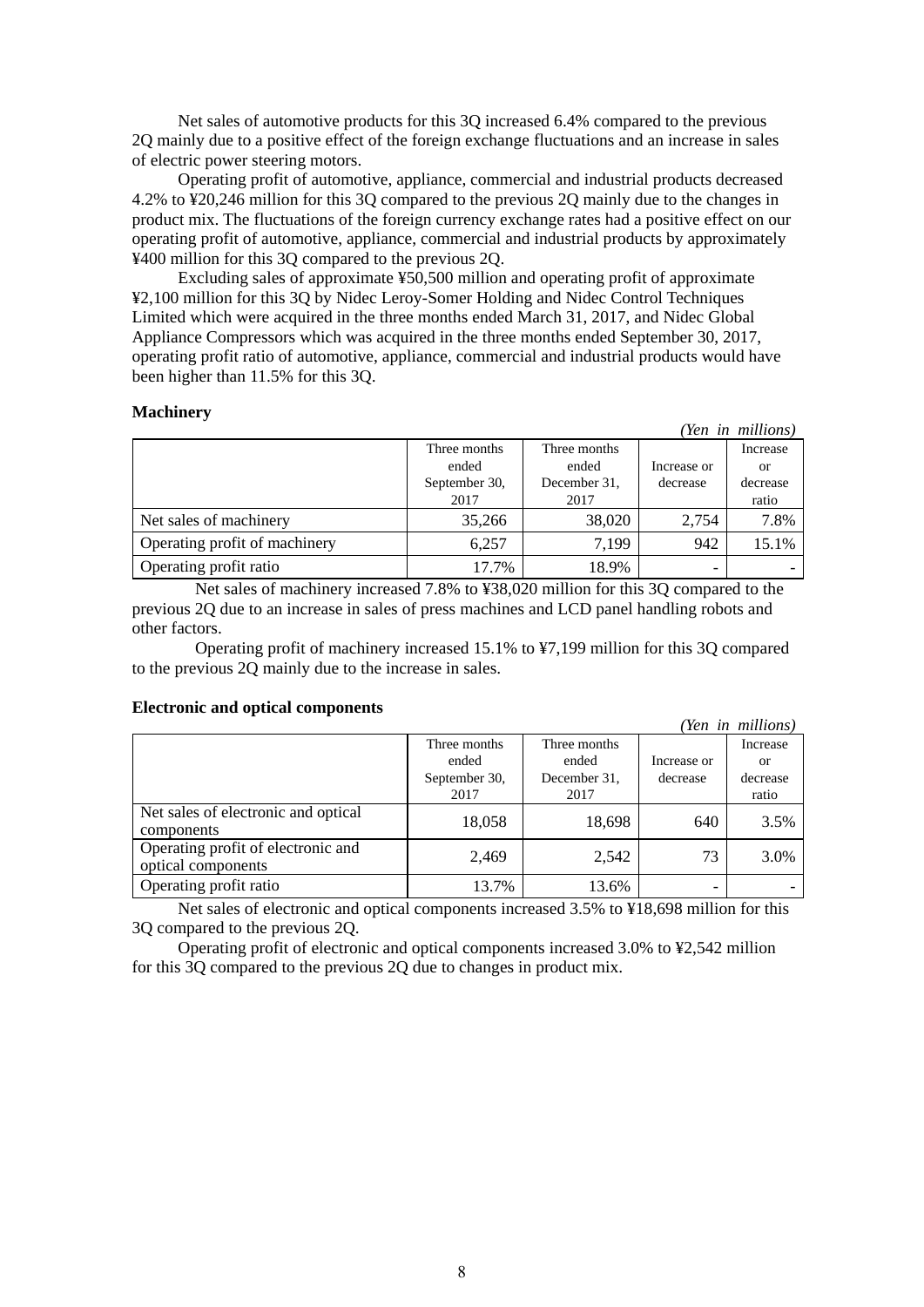### **Other products**

|                                    |               |              |             | (Yen in millions) |
|------------------------------------|---------------|--------------|-------------|-------------------|
|                                    | Three months  | Three months |             | Increase          |
|                                    | ended         | ended        | Increase or | or                |
|                                    | September 30, | December 31. | decrease    | decrease          |
|                                    | 2017          | 2017         |             | ratio             |
| Net sales of other products        | 1,075         | 1,092        | 17          | 1.6%              |
| Operating profit of other products | 130           | 151          | 21          | 16.2%             |
| Operating profit ratio             | 12.1%         | 13.8%        |             |                   |

Net sales of other products increased 1.6% to ¥1,092 million and operating profit of other products increased 16.2% to ¥151 million for this 3Q compared to the previous 2Q.

### **(2) Financial Position**

|                                                                                         |                         |                            | (Yen in millions)                 |
|-----------------------------------------------------------------------------------------|-------------------------|----------------------------|-----------------------------------|
|                                                                                         | As of March<br>31, 2017 | As of December<br>31, 2017 | Increase<br><b>or</b><br>decrease |
| Total assets                                                                            | 1,678,997               | 1,826,664                  | 147,667                           |
| <b>Total liabilities</b>                                                                | 823,191                 | 867,400                    | 44,209                            |
| Total equity attributable to owners of the parent                                       | 846,572                 | 949,067                    | 102,495                           |
| Interest-bearing debt *1                                                                | 412,431                 | 384,688                    | (27,743)                          |
| Net interest-bearing debt *2                                                            | 90,851                  | 86,219                     | (4,632)                           |
| Debt ratio $(\%)*3$                                                                     | 24.6                    | 21.1                       | (3.5)                             |
| Debt to equity ratio ("D/E ratio") (times) $*4$                                         | 0.49                    | 0.41                       | (0.08)                            |
| Net D/E ratio (times) $*5$                                                              | 0.11                    | 0.09                       | (0.02)                            |
| Ratio of total equity attributable to owners of the<br>parent to total assets $(\%)^*6$ | 50.4                    | 52.0                       | 1.6                               |

(Notes) \*1. The sum of "short term borrowings", "long term debt due within one year" and "long term debt" in our consolidated statement of financial position

- \*2. "Interest-bearing debt" less "cash and cash equivalents"
- \*3. "Interest-bearing debt" divided by "total assets"
- \*4. "Interest-bearing debt" divided by "total equity attributable to owners of the parent"
- \*5. "Net interest-bearing debt" divided by "total equity attributable to owners of the parent"
- \*6. "Total equity attributable to owners of the parent" divided by "total assets"

Total assets increased approximately ¥147,700 million to ¥1,826,664 million as of December 31, 2017 compared to March 31, 2017. This was mainly due to increases of approximate ¥47,500 million in trade and other receivables, approximate ¥42,300 million in inventories, approximate ¥41,100 million in property, plant, and equipment and approximate ¥23,200 million in goodwill. On the other hand, there was a decrease of approximate ¥ 23,100 million in cash and cash equivalents.4

Total liabilities increased approximately ¥44,200 million to ¥867,400 million as of December 31, 2017 compared to March 31, 2017. This was mainly due to increases of approximate ¥174,200 million in our long term debt and approximate ¥60,500 million in trade and other payable, while there were decreases in our short term borrowings of approximate ¥149,200 million and in our long term debt due within one year of approximate ¥52,700 million. As a result, our interest-bearing debt decreased approximately ¥27,700 million.

NIDEC finalized the provisional accounting treatment for the business combination in the three months ended December 31, 2017. Consolidated financial statements for the year ended March 31, 2017 reflect the important revision of the initially allocated amounts of acquisition price as NIDEC finalized the provisional accounting treatment for the business combination.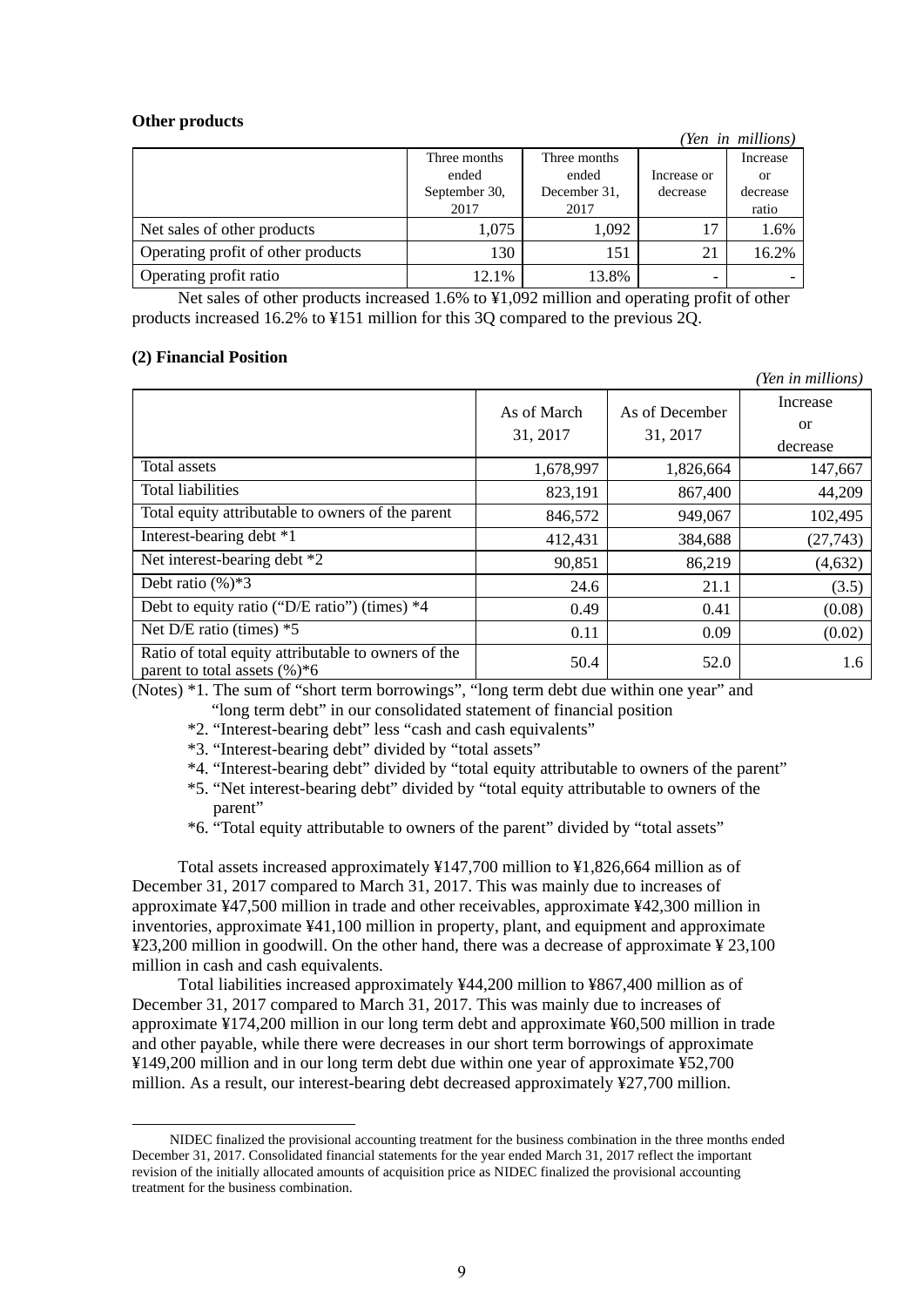Specifically, our short term borrowings decreased approximately ¥149,200 million to approximate ¥17,400 million, our long term debt due within one year decreased approximately ¥52,700 million to approximate ¥31,300 million, and our long term debt increased approximately ¥174,200 million to approximate ¥335,900 million as of December 31, 2017 compared to March 31, 2017. The increase of approximate ¥121,400 million in our long term debt including our long term debt due within one year was mainly due to the loan of \$750 million as a portion of the funds necessary to acquire the motors, drives and electric power generation businesses of Emerson Electric Co. (currently, Nidec Leroy-Somer Holding and Nidec Control Techniques Limited, etc.) and the issuance of approximate ¥50,000 million sixth series unsecured bonds and approximate ¥65,000 million seventh series unsecured bonds. On the other hand, there was a decrease of approximate ¥65,000 million due to the redemption of first series of unsecured bonds. The decrease of approximate ¥149,200 million in our short term borrowings was mainly due to repayment of borrowings in a yen through portion of sixth series unsecured bonds issued and repayment of the borrowings in U.S. dollars.

As a result, our net interest-bearing debt decreased to approximate ¥86,200 million as of December 31, 2017 from approximate ¥90,900 million as of March 31, 2017. Our debt ratio decreased to 21.1% as of December 31, 2017 from 24.6% as of March 31, 2017. Our D/E ratio decreased to 0.41 as of December 31, 2017 from 0.49 as of March 31, 2017. Our net D/E ratio decreased to 0.09 as of December 31, 2017 from 0.11 as of March 31, 2017.

Total equity attributable to owners of the parent increased approximately ¥102,500 million to ¥949,067 million as of December 31, 2017 compared to March 31, 2017. Ratio of total equity attributable to owners of the parent to total assets increased to 52.0% as of December 31, 2017 from 50.4% as of March 31, 2017. The increase of total equity attributable to owners of the parent to total assets was mainly due to an increase in retained earnings of approximate ¥71,600 million, and an increase in other components of equity of approximate ¥36,300 million caused mainly by foreign currency translation adjustments. On the other hand, there was a decrease of approximate ¥5,200 million due to acquisition of treasury stock as of December 31, 2017 compared to March 31, 2017.

Assets totaled approximate ¥37,400 million mainly consisting of trade and other receivables of approximate ¥7,600 million and liabilities totaled approximate ¥14,800 million consisting of trade and other payable of approximate ¥10,000 million brought by the acquisition of Secop Group (currently, Nidec Global Appliance Compressors, etc.) are included.

|                                           |                   |           | (Yen in millions) |
|-------------------------------------------|-------------------|-----------|-------------------|
|                                           | Nine months       | Increase  |                   |
|                                           | ended December 31 | or        |                   |
|                                           | 2016              | 2017      | decrease          |
| Net cash provided by operating activities | 102,996           | 133,401   | 30,405            |
| Net cash used in investing activities     | (56, 929)         | (87, 377) | (30, 448)         |
| Free cash flow *1                         | 46,067            | 46,024    | (43)              |
| Net cash used in financing activities     | (40, 975)         | (84,710)  | (43,735           |

### **Overview of Cash Flow**

(Note) \*1. Free cash flow is the sum of "net cash provided by operating activities" and "net cash used in investing activities".

Cash flows from operating activities for this nine-month period came to a net cash inflow of ¥133,401 million. Compared to the same period of the prior year, our cash inflow from operating activities for this nine-month period increased approximately ¥30,400 million. This increase was mainly due to increases of approximate ¥29,200 million of change in accounts receivable and approximate ¥13,000 million of profit for the period. On the other hand, there was a decrease of approximate ¥15,300 million of change in inventories.

Cash flows from investing activities for this nine-month period came to a net cash outflow of ¥87,377 million. Compared to the same period of the prior year, our net cash outflow from investing activities for this nine-month period increased approximately ¥30,400 million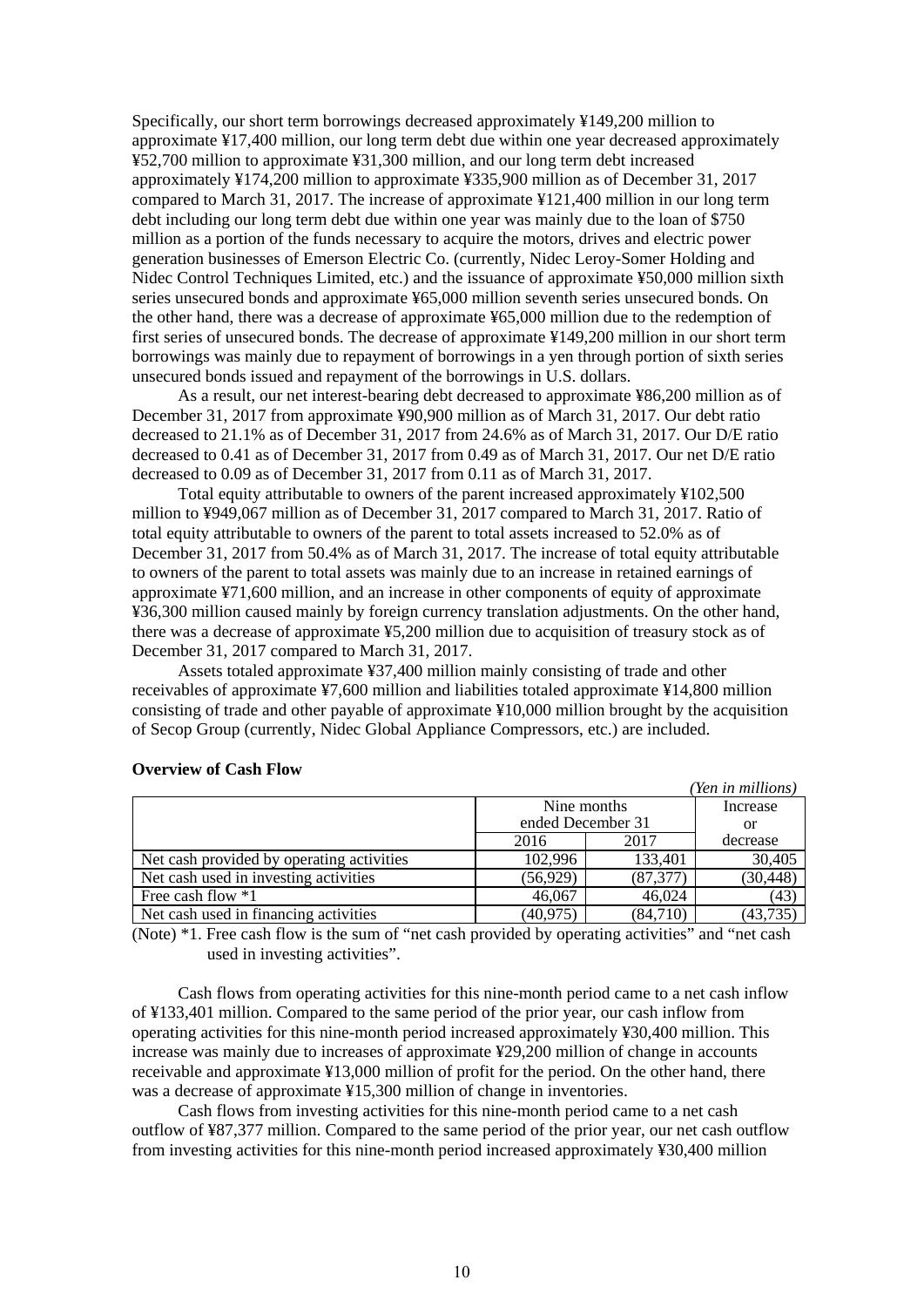mainly due to increases in additions to property, plant and equipment of approximate ¥19,600 million and in acquisitions of businesses of approximate ¥14,300 million.

As a result, we had a positive free cash flow of ¥46,024 million for this nine-month period, a decrease of approximate ¥43 million compared to a positive free cash flow of ¥46,067 million for the same period of the prior year.

Cash flows from financing activities for this nine-month period came to a net cash outflow of ¥84,710 million. Compared to the same period of the prior year, our net cash outflow from financing activities for this nine-month period increased approximately ¥43,700 million mainly due to increase in net changes in short term borrowings of approximate ¥147,900 million and increases in outflow from repayments of long term debt of approximate ¥20,900 million and redemption of corporate bonds of approximate ¥15,000 million. On the other hand, inflow from long term debt and issuance of corporate bonds increased approximately ¥83,600 million and ¥65,000 million, respectively.

As a result of the foregoing and the impact of foreign exchange fluctuations of approximate positive ¥15,600 million, the balance of cash and cash equivalents as of December 31, 2017 decreased approximately ¥ 23,100 million to ¥ 298,469 million from March 31, 2017.

# **(3) Business Forecasts for the Fiscal Year Ending March 31, 2018**

While expectations are growing in the world economy that principal countries will continue their economic growth, the room for optimism is limited as the commercial and financial policies that the U.S. Government will adopt, as the financial policy that the Chinese Government will employ, may bring about a sense of uncertainty to the future outlook of China and other emerging economies, while geopolitical and other risks in the East Asia, Europe, and the Middle East may trigger a financial unrest.

Under such an environment that NIDEC continues to pursue our targets for the fiscal year ending March 31, 2021, "Vision 2020".

### **Forecast of Consolidated Results for the Fiscal Year Ending March 31, 2018**

| Net sales                                      | $\text{\textsterling}1.450.000$ million | (Up 120.9% from the previous fiscal year) |
|------------------------------------------------|-----------------------------------------|-------------------------------------------|
| Operating profit                               | $\text{\textsterling}170.000$ million   | (Up 122.0% from the previous fiscal year) |
| Profit before income taxes                     | $\text{\textsterling}163.000$ million   | (Up 115.3% from the previous fiscal year) |
| Profit attributable to owners of<br>the parent | $\text{\textsterling}128,000$ million   | (Up 115.3% from the previous fiscal year) |

(Notes) 1. Consolidated results are based on IFRS.

2. The exchange rates used for the preparation of the foregoing forecasts are:  $US$1 = $105$  and  $€1 = $110$ .

The exchange rates between the relevant Asian currencies and the Japanese yen used for the preparation of the foregoing forecasts were determined assuming these exchange rates.

### **Cautionary Note Regarding Forward-Looking Statements**

This report contains forward-looking statements based on our current expectations, assumptions, estimates and projections in light of the information currently available. We cannot make any assurances for our expectations expressed in these forward-looking statements. Actual results could be materially different from our expectations depending on various factors.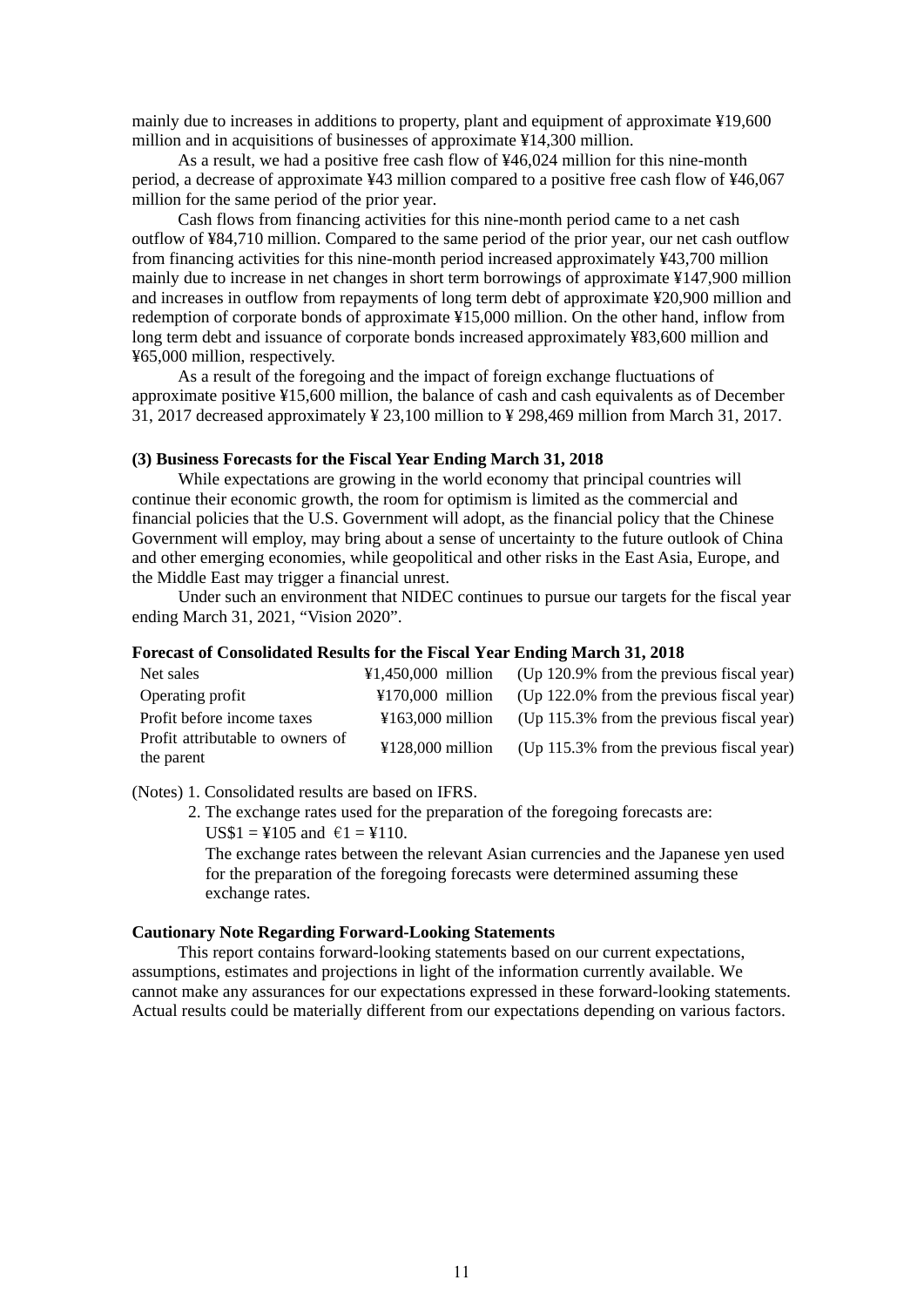# **2. Condensed Quarterly Consolidated Financial Statements and Other Information**

# **(1) Condensed Quarterly Consolidated Statements of Financial Position**

|                                                      |                |       |                   |                           | (Yen in millions) |
|------------------------------------------------------|----------------|-------|-------------------|---------------------------|-------------------|
|                                                      | March 31, 2017 |       | December 31, 2017 | Increase<br><sub>or</sub> |                   |
|                                                      | <b>Amounts</b> | $\%$  | <b>Amounts</b>    | $\%$                      | decrease          |
| Assets                                               |                |       |                   |                           |                   |
| <b>Current</b> assets                                |                |       |                   |                           |                   |
| Cash and cash equivalents                            | 321,580        |       | 298,469           |                           | (23, 111)         |
| Trade and other receivables                          | 348,897        |       | 396,432           |                           | 47,535            |
| Other financial assets                               | 2,951          |       | 1,091             |                           | (1,860)           |
| Income tax receivables                               | 1,676          |       | 3,007             |                           | 1,331             |
| Inventories                                          | 196,629        |       | 238,926           |                           | 42,297            |
| Other current assets                                 | 28,302         |       | 30,866            |                           | 2,564             |
| Total current assets                                 | 900,035        | 53.6  | 968,791           | 53.0                      | 68,756            |
| Non-current assets                                   |                |       |                   |                           |                   |
| Property, plant, and equipment                       | 399,754        |       | 440,871           |                           | 41,117            |
| Goodwill                                             | 221,033        |       | 244,207           |                           | 23,174            |
| Intangible assets                                    | 118,999        |       | 121,508           |                           | 2,509             |
| Investments accounted for using<br>the equity method | 1,125          |       | 1,154             |                           | 29                |
| Other investments                                    | 19,583         |       | 24,486            |                           | 4,903             |
| Other financial assets                               | 3,764          |       | 5,869             |                           | 2,105             |
| Deferred tax assets                                  | 9,979          |       | 11,458            |                           | 1,479             |
| Other non-current assets                             | 4,725          |       | 8,320             |                           | 3,595             |
| Total non-current assets                             | 778,962        | 46.4  | 857,873           | 47.0                      | 78,911            |
| Total assets                                         | 1,678,997      | 100.0 | 1,826,664         | 100.0                     | 147,667           |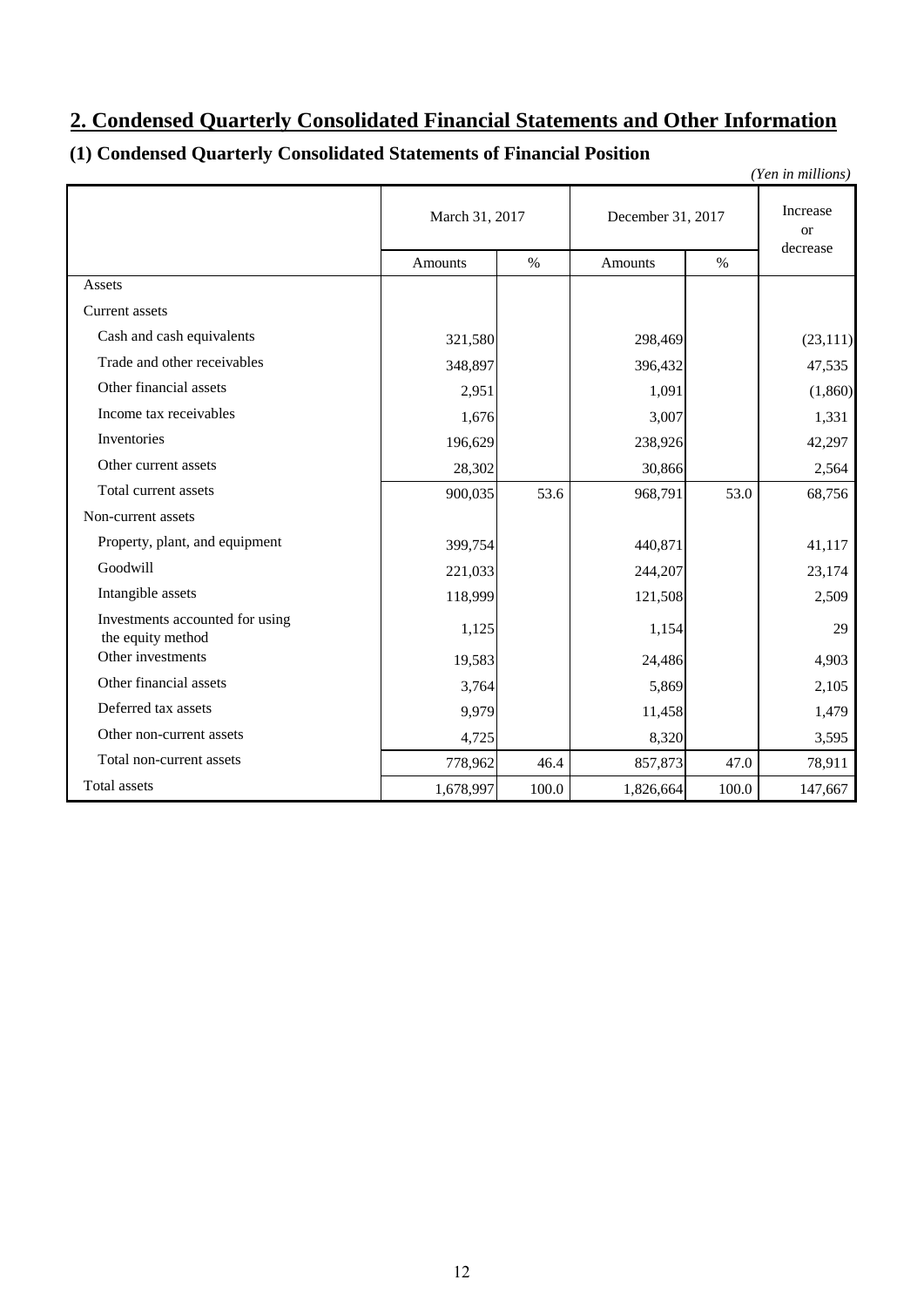|                                                      |                |       |                   |       | (Yen in millions)     |
|------------------------------------------------------|----------------|-------|-------------------|-------|-----------------------|
|                                                      | March 31, 2017 |       | December 31, 2017 |       | Increase<br><b>or</b> |
|                                                      | Amounts        | $\%$  | Amounts           | $\%$  | decrease              |
| Liabilities                                          |                |       |                   |       |                       |
| <b>Current liabilities</b>                           |                |       |                   |       |                       |
| Short term borrowings                                | 166,606        |       | 17,436            |       | (149, 170)            |
| Long term debt due within one year                   | 84,040         |       | 31,315            |       | (52, 725)             |
| Trade and other payables                             | 251,236        |       | 311,781           |       | 60,545                |
| Other financial liabilities                          | 1,844          |       | 3,694             |       | 1,850                 |
| Income tax payables                                  | 6,690          |       | 5,773             |       | (917)                 |
| Provisions                                           | 25,210         |       | 24,558            |       | (652)                 |
| Other current liabilities                            | 63,398         |       | 69,864            |       | 6,466                 |
| Total current liabilities                            | 599,024        | 35.7  | 464,421           | 25.4  | (134, 603)            |
| Non-current liabilities                              |                |       |                   |       |                       |
| Long term debt                                       | 161,785        |       | 335,937           |       | 174,152               |
| Other financial liabilities                          | 1,315          |       | 1,222             |       | (93)                  |
| Retirement benefit liabilities                       | 22,656         |       | 25,340            |       | 2,684                 |
| Provisions                                           | 3,614          |       | 4,651             |       | 1,037                 |
| Deferred tax liabilities                             | 31,498         |       | 32,470            |       | 972                   |
| Other non-current liabilities                        | 3,299          |       | 3,359             |       | 60                    |
| Total non-current liabilities                        | 224,167        | 13.3  | 402,979           | 22.1  | 178,812               |
| <b>Total liabilities</b>                             | 823,191        | 49.0  | 867,400           | 47.5  | 44,209                |
| Equity                                               |                |       |                   |       |                       |
| Common stock                                         | 87,784         | 5.2   | 87,784            | 4.8   |                       |
| Additional paid-in capital                           | 118,340        | 7.1   | 118,136           | 6.5   | (204)                 |
| Retained earnings                                    | 715,911        | 42.6  | 787,474           | 43.1  | 71,563                |
| Other components of equity                           | (63,320)       | (3.8) | (27,007)          | (1.5) | 36,313                |
| Treasury stock                                       | (12, 143)      | (0.7) | (17, 320)         | (0.9) | (5,177)               |
| Total equity attributable to owners<br>of the parent | 846,572        | 50.4  | 949,067           | 52.0  | 102,495               |
| Non-controlling interests                            | 9,234          | 0.6   | 10,197            | 0.5   | 963                   |
| Total equity                                         | 855,806        | 51.0  | 959,264           | 52.5  | 103,458               |
| Total liabilities and equity                         | 1,678,997      | 100.0 | 1,826,664         | 100.0 | 147,667               |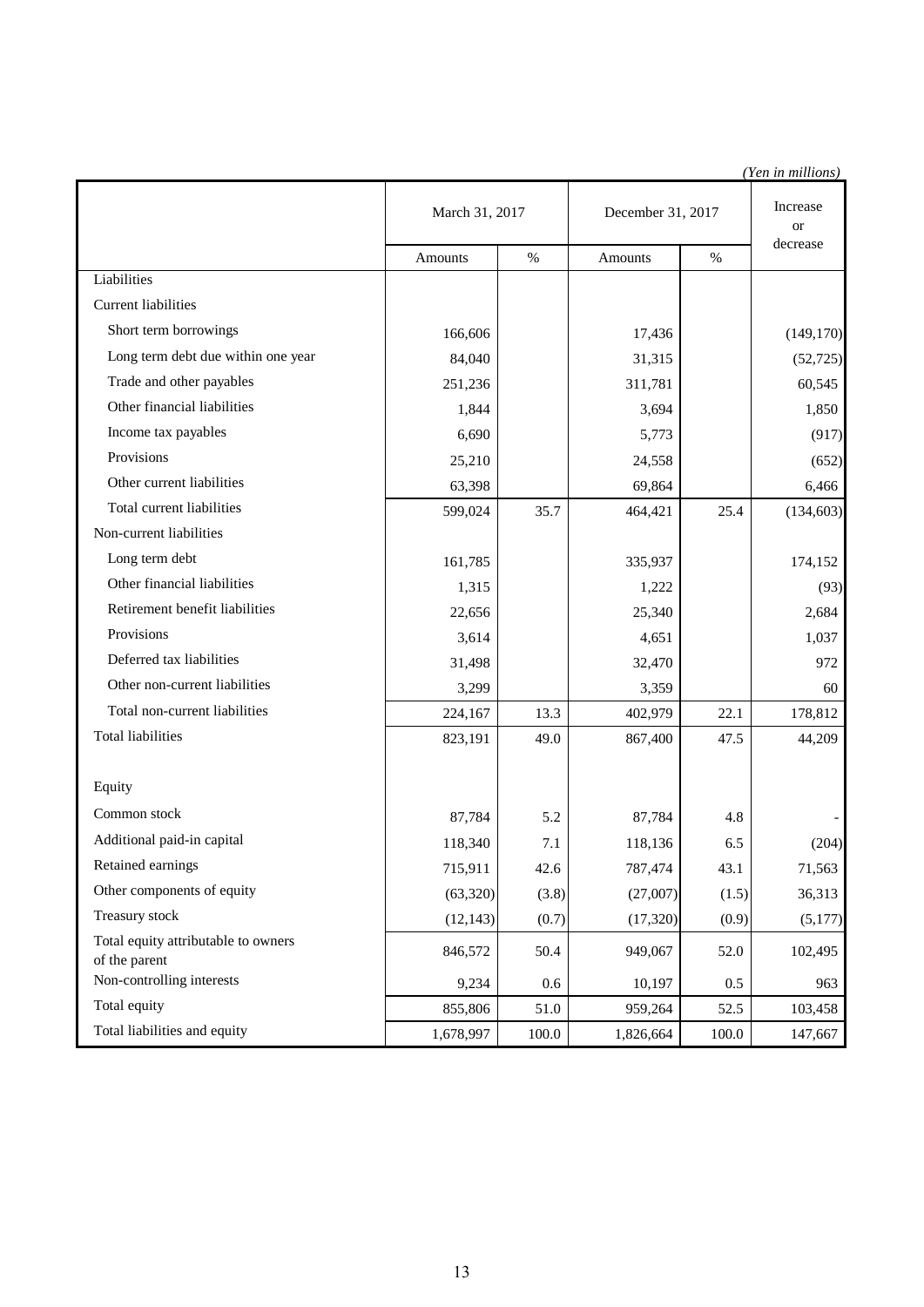### **(2) Condensed Quarterly Consolidated Statements of Income**

**and Condensed Quarterly Consolidated Statements of Comprehensive Income**

**For the nine months ended December 31, 2016 and 2017**

Condens

| <b>Condensed Quarterly Consolidated Statements of Income</b>                    |           |        |                               |        |             |          | (Yen in millions) |        |
|---------------------------------------------------------------------------------|-----------|--------|-------------------------------|--------|-------------|----------|-------------------|--------|
|                                                                                 |           |        | Nine months ended December 31 |        | Increase or |          | Year ended        |        |
|                                                                                 | 2016      |        |                               | 2017   |             | decrease | March 31, 2017    |        |
|                                                                                 | Amounts   | $\%$   | Amounts                       | $\%$   | Amounts     | %        | Amounts           | $\%$   |
| Net sales                                                                       | 868,228   | 100.0  | 1,105,921                     | 100.0  | 237,693     | 27.4     | 1,199,311         | 100.0  |
| Cost of sales                                                                   | (659,008) | (75.9) | (837, 641)                    | (75.7) | (178, 633)  | 27.1     | (913,680)         | (76.2) |
| Gross profit                                                                    | 209,220   | 24.1   | 268,280                       | 24.3   | 59,060      | 28.2     | 285,631           | 23.8   |
| Selling, general and administrative expenses                                    | (64, 287) | (7.4)  | (100, 147)                    | (9.1)  | (35, 860)   | 55.8     | (93, 458)         | (7.8)  |
| Research and development expenses                                               | (38,760)  | (4.5)  | (41,006)                      | (3.7)  | (2,246)     | 5.8      | (52, 807)         | (4.4)  |
| Operating profit                                                                | 106,173   | 12.2   | 127,127                       | 11.5   | 20,954      | 19.7     | 139,366           | 11.6   |
| Financial income                                                                | 2,276     | 0.3    | 4,597                         | 0.4    | 2,321       | 102.0    | 3,368             | 0.3    |
| Financial expenses                                                              | (1, 811)  | (0.2)  | (5, 119)                      | (0.5)  | (3,308)     | 182.7    | (3,063)           | (0.2)  |
| Derivative gain                                                                 | 1,246     | 0.1    | 693                           | 0.1    | (553)       | (44.4)   | 405               | 0.0    |
| Foreign exchange differences                                                    | 405       | 0.1    | (7,686)                       | (0.7)  | (8,091)     |          | 1,771             | 0.1    |
| Share of net (loss) profit from associate accounting using<br>the equity method | (542)     | (0.1)  | 111                           | 0.0    | 653         |          | (534)             | (0.0)  |
| Profit before income taxes                                                      | 107,747   | 12.4   | 119,723                       | 10.8   | 11,976      | 11.1     | 141,313           | 11.8   |
| Income tax expenses                                                             | (25, 431) | (2.9)  | (24, 423)                     | (2.2)  | 1,008       | (4.0)    | (29, 356)         | (2.5)  |
| Profit for the period                                                           | 82,316    | 9.5    | 95,300                        | 8.6    | 12,984      | 15.8     | 111,957           | 9.3    |
| Profit for the period attributable to:                                          |           |        |                               |        |             |          |                   |        |
| Owners of the parent                                                            | 81,617    | 9.4    | 94,763                        | 8.6    | 13,146      | 16.1     | 111,007           | 9.2    |
| Non-controlling interests                                                       | 699       | 0.1    | 537                           | 0.0    | (162)       | (23.2)   | 950               | 0.1    |
| Profit for the period                                                           | 82,316    | 9.5    | 95,300                        | 8.6    | 12,984      | 15.8     | 111,957           | 9.3    |

**Condensed Quarterly Consolidated Statements of Comprehensive Income**

| <b>Condensed Quarterly Consolidated Statements of Comprehensive Income</b> |                               |         |              |       | (Yen in millions) |
|----------------------------------------------------------------------------|-------------------------------|---------|--------------|-------|-------------------|
|                                                                            | Nine months ended December 31 |         | Increase or  |       | Year ended        |
|                                                                            | 2016                          | 2017    | decrease     |       | March 31, 2017    |
|                                                                            | Amounts                       | Amounts | Amounts      | $\%$  | <b>Amounts</b>    |
| Profit for the period                                                      | 82,316                        | 95,300  | 12,984       | 15.8  | 111,957           |
| Other comprehensive income, net of taxation                                |                               |         |              |       |                   |
| Items that will not be reclassified to net profit or loss:                 |                               |         |              |       |                   |
| Remeasurement of defined benefit plans                                     | (182)                         | (72)    | 110          |       | 761               |
| Fair value movements on FVTOCI equity financial assets                     | 2,367                         | 3,545   | 1,178        | 49.8  | 2,694             |
| Items that may be reclassified to net profit or loss:                      |                               |         |              |       |                   |
| Foreign currency translation adjustments                                   | 9,894                         | 36,390  | 26,496       | 267.8 | (8,318)           |
| Effective portion of net changes in fair value of cash<br>flow hedges      | 194                           | 371     | 177          | 91.2  | 1,118             |
| Fair value movements on FVTOCI debt financial assets                       | (2)                           | (1)     | $\mathbf{1}$ |       | (0)               |
| Total other comprehensive income for the period, net of taxation           | 12,271                        | 40,233  | 27,962       | 227.9 | (3,745)           |
| Comprehensive income for the period                                        | 94,587                        | 135,533 | 40,946       | 43.3  | 108,212           |
| Comprehensive income for the period attributable to:                       |                               |         |              |       |                   |
| Owners of the parent                                                       | 94,046                        | 134,546 | 40,500       | 43.1  | 107,311           |
| Non-controlling interests                                                  | 541                           | 987     | 446          | 82.4  | 901               |
| Comprehensive income for the period                                        | 94,587                        | 135,533 | 40,946       | 43.3  | 108,212           |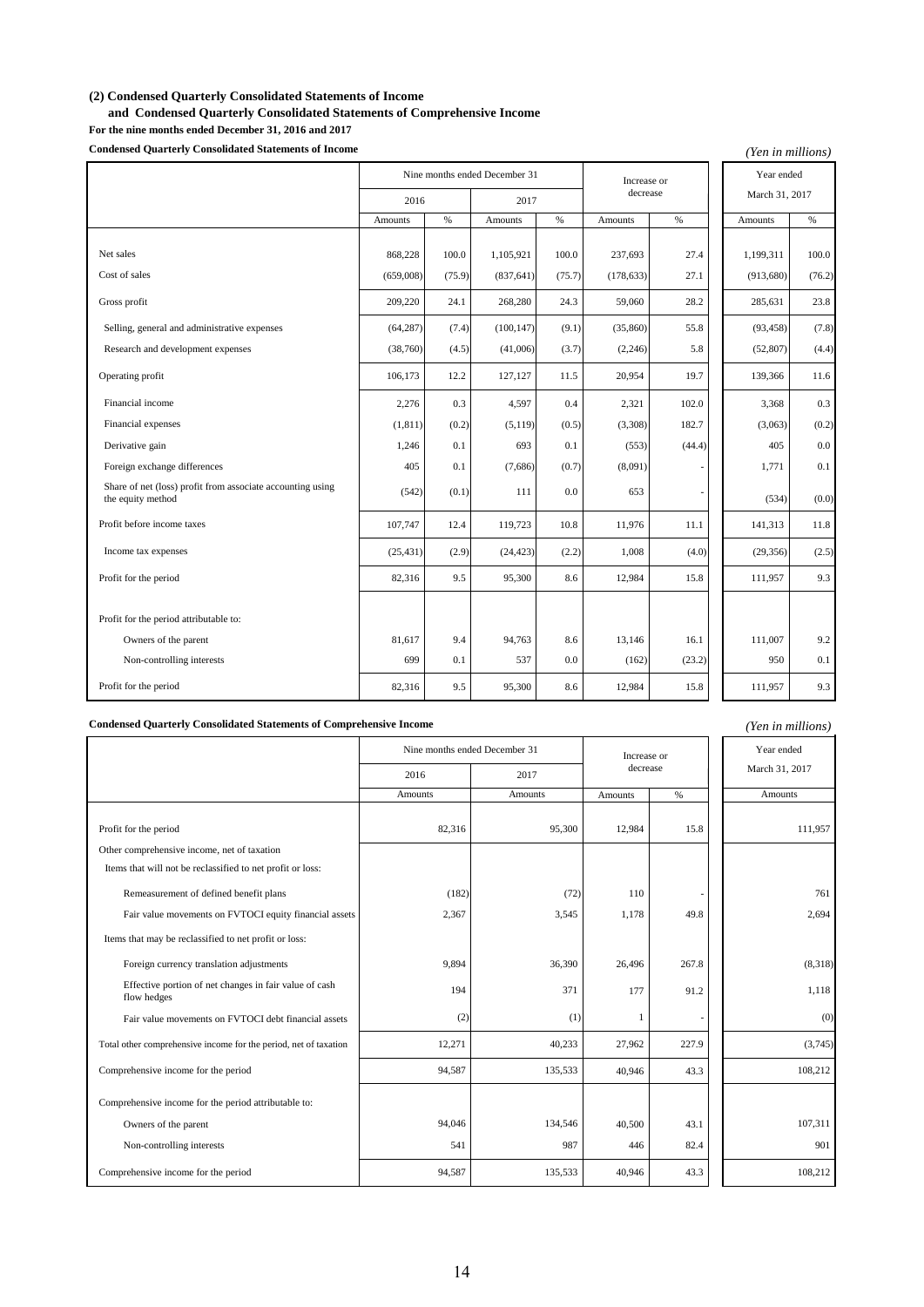### **For the three months ended December 31, 2016 and 2017**

### **Condensed Quarterly Consolidated Statements of Income**

*(Yen in millions)*

|                                                                                 | Three months ended December 31 |        |            |        | Increase or |                          |
|---------------------------------------------------------------------------------|--------------------------------|--------|------------|--------|-------------|--------------------------|
|                                                                                 | 2016                           |        | 2017       |        | decrease    |                          |
|                                                                                 | <b>Amounts</b>                 | $\%$   | Amounts    | $\%$   | Amounts     | $\%$                     |
|                                                                                 |                                |        |            |        |             |                          |
| Net sales                                                                       | 304,198                        | 100.0  | 390,031    | 100.0  | 85,833      | 28.2                     |
| Cost of sales                                                                   | (230, 446)                     | (75.8) | (296, 289) | (76.0) | (65, 843)   | 28.6                     |
| Gross profit                                                                    | 73,752                         | 24.2   | 93,742     | 24.0   | 19,990      | 27.1                     |
| Selling, general and administrative expenses                                    | (23, 406)                      | (7.7)  | (34, 847)  | (8.9)  | (11, 441)   | 48.9                     |
| Research and development expenses                                               | (13, 158)                      | (4.3)  | (14,217)   | (3.6)  | (1,059)     | 8.0                      |
| Operating profit                                                                | 37,188                         | 12.2   | 44,678     | 11.5   | 7,490       | 20.1                     |
| Financial income                                                                | 944                            | 0.3    | 1,743      | 0.4    | 799         | 84.6                     |
| Financial expenses                                                              | (653)                          | (0.2)  | (1,752)    | (0.5)  | (1,099)     | 168.3                    |
| Derivative gain                                                                 | 3,941                          | 1.3    | 601        | 0.2    | (3,340)     | (84.8)                   |
| Foreign exchange differences                                                    | 578                            | 0.2    | (2,105)    | (0.5)  | (2,683)     | $\overline{\phantom{a}}$ |
| Share of net (loss) profit from associate accounting using<br>the equity method | (525)                          | (0.2)  | 91         | 0.0    | 616         | $\overline{\phantom{a}}$ |
| Profit before income taxes                                                      | 41,473                         | 13.6   | 43,256     | 11.1   | 1,783       | 4.3                      |
| Income tax expenses                                                             | (9,657)                        | (3.1)  | (8,253)    | (2.1)  | 1,404       | (14.5)                   |
| Profit for the period                                                           | 31,816                         | 10.5   | 35,003     | 9.0    | 3,187       | 10.0                     |
|                                                                                 |                                |        |            |        |             |                          |
| Profit for the period attributable to:                                          |                                |        |            |        |             |                          |
| Owners of the parent                                                            | 31,523                         | 10.4   | 34,776     | 8.9    | 3,253       | 10.3                     |
| Non-controlling interests                                                       | 293                            | 0.1    | 227        | 0.1    | (66)        | (22.5)                   |
| Profit for the period                                                           | 31,816                         | 10.5   | 35,003     | 9.0    | 3,187       | 10.0                     |

### **Condensed Quarterly Consolidated Statements of Comprehensive Income**

### *(Yen in millions)*

|                                                                       | Three months ended December 31 |                | Increase or    |        |
|-----------------------------------------------------------------------|--------------------------------|----------------|----------------|--------|
|                                                                       | 2016                           | 2017           | decrease       |        |
|                                                                       | <b>Amounts</b>                 | <b>Amounts</b> | <b>Amounts</b> | %      |
|                                                                       |                                |                |                |        |
| Profit for the period                                                 | 31,816                         | 35,003         | 3,187          | 10.0   |
| Other comprehensive income, net of taxation                           |                                |                |                |        |
| Items that will not be reclassified to net profit or loss:            |                                |                |                |        |
| Remeasurement of defined benefit plans                                | (72)                           | (26)           | 46             |        |
| Fair value movements on FVTOCI equity financial assets                | 2,022                          | 1,408          | (614)          | (30.4) |
| Items that may be reclassified to net profit or loss:                 |                                |                |                |        |
| Foreign currency translation adjustments                              | 86,752                         | 9,679          | (77,073)       | (88.8) |
| Effective portion of net changes in fair value of cash<br>flow hedges | 73                             | (131)          | (204)          |        |
| Fair value movements on FVTOCI debt financial assets                  | (3)                            | 1              | 4              |        |
| Total other comprehensive income for the period, net of taxation      | 88,772                         | 10,931         | (77, 841)      | (87.7) |
| Comprehensive income for the period                                   | 120,588                        | 45,934         | (74, 654)      | (61.9) |
| Comprehensive income for the period attributable to:                  |                                |                |                |        |
| Owners of the parent                                                  | 119,773                        | 45,282         | (74, 491)      | (62.2) |
| Non-controlling interests                                             | 815                            | 652            | (163)          | (20.0) |
| Comprehensive income for the period                                   | 120,588                        | 45,934         | (74, 654)      | (61.9) |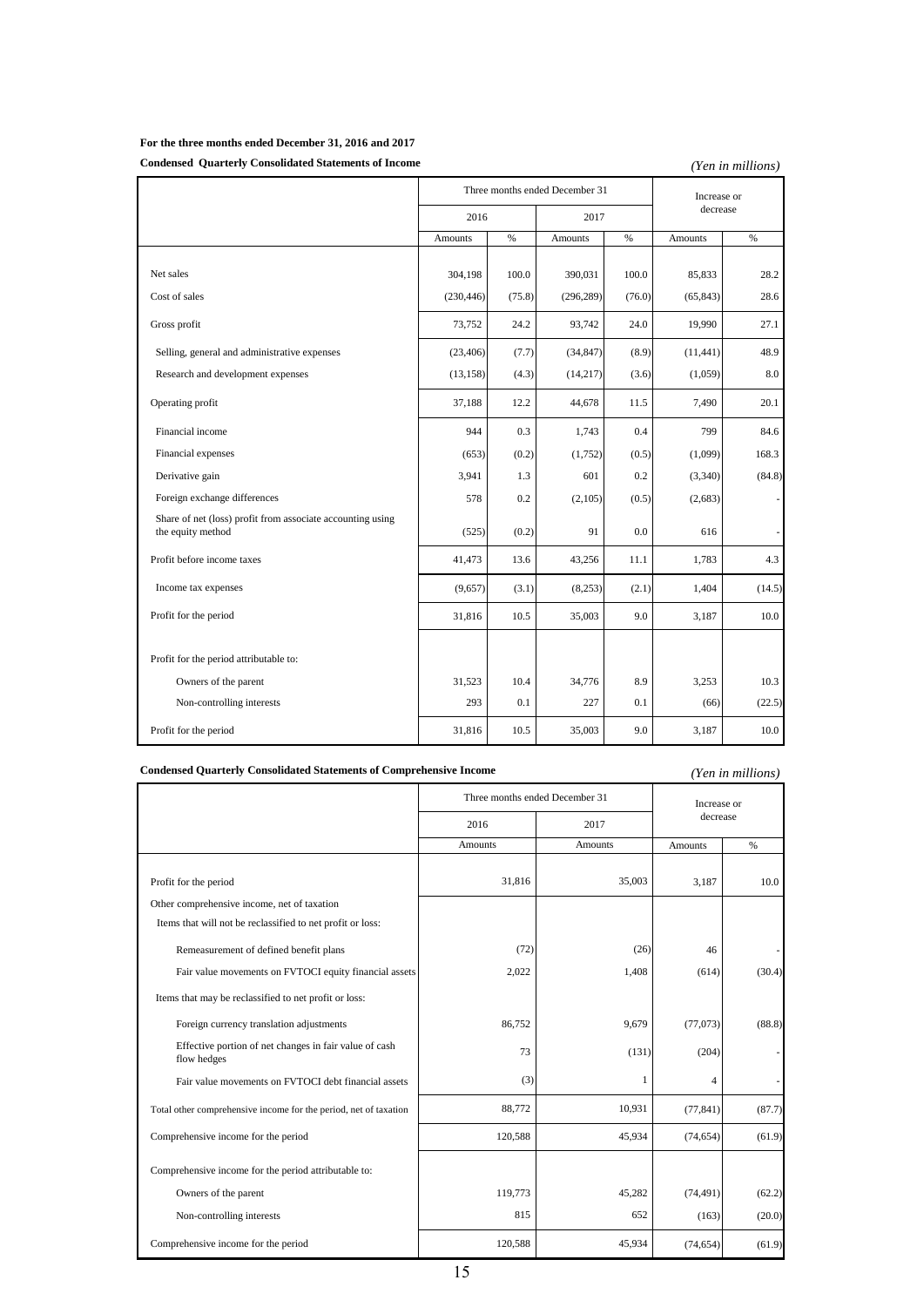### **(3) Condensed Quarterly Consolidated Statements of Changes in Equity**

Nine months ended December 31, 2016

*(Yen in millions)*

*(Yen in millions)*

|                                                |                 |                               |                      | Total equity attributable to owners of the parent |                   |           | Non-                     |              |
|------------------------------------------------|-----------------|-------------------------------|----------------------|---------------------------------------------------|-------------------|-----------|--------------------------|--------------|
|                                                | Common<br>Stock | Additional<br>paid-in capital | Retained<br>earnings | Other<br>components<br>of equity                  | Treasury<br>stock | Total     | controlling<br>interests | Total equity |
| As of April 1, 2016                            | 87,784          | 118,341                       | 625,168              | (56, 159)                                         | (12, 111)         | 763,023   | 8,346                    | 771,369      |
| Comprehensive income                           |                 |                               |                      |                                                   |                   |           |                          |              |
| Profit for the period                          |                 |                               | 81,617               |                                                   |                   | 81,617    | 699                      | 82,316       |
| Other comprehensive income                     |                 |                               |                      | 12,429                                            |                   | 12,429    | (158)                    | 12,271       |
| Total comprehensive income                     |                 |                               |                      |                                                   |                   | 94,046    | 541                      | 94,587       |
| Transactions with owners directly              |                 |                               |                      |                                                   |                   |           |                          |              |
| recognized in equity:                          |                 |                               |                      |                                                   |                   |           |                          |              |
| Purchase of treasury stock                     |                 |                               |                      |                                                   | (23)              | (23)      |                          | (23)         |
| Dividends paid to owners of the<br>parent      |                 |                               | (23, 728)            |                                                   |                   | (23, 728) |                          | (23, 728)    |
| Dividends paid to non-controlling<br>interests |                 |                               |                      |                                                   |                   |           | (18)                     | (18)         |
| Transfer to retained earnings                  |                 |                               | 2,194                | (2,194)                                           |                   |           |                          |              |
| Other                                          |                 | (5)                           |                      |                                                   |                   | (4)       | 128                      | 124          |
| As of December 31, 2016                        | 87,784          | 118,336                       | 685,251              | (45, 923)                                         | (12, 134)         | 833,314   | 8,997                    | 842,311      |

#### Nine months ended December 31, 2017

87,784 118,340 715,911 (63,320) (12,143) 846,572 9,234 855,806 94,763 94,763 537 95,300 39,783 39,783 450 40,233 134,546 987 135,533  $(5,177)$   $(5,177)$   $(5,177)$  $(26,670)$  (26,670) - (26,670)  $(39)$   $(39)$  $3,469$   $(3,469)$   $(204)$  1 (1) (189) 87,784 118,136 787,474 (27,007) (17,320) 949,067 10,197 959,264 As of December 31, 2017 Transactions with owners directly recognized in equity: Purchase of treasury stock Dividends paid to owners of the parent Dividends paid to non-controlling interests Transfer to retained earnings Other Total comprehensive income Total equity attributable to owners of the parent Noncontrolling Total community As of April 1, 2017 Comprehensive income Profit for the period Other comprehensive income  $\text{Common}$  Additional Retained  $\text{O}$ <sup>OULET</sup> Treasury  $\pi$ , controlling Total equity Stock Additional paid-in capital Retained earnings Other components of equity Treasury stock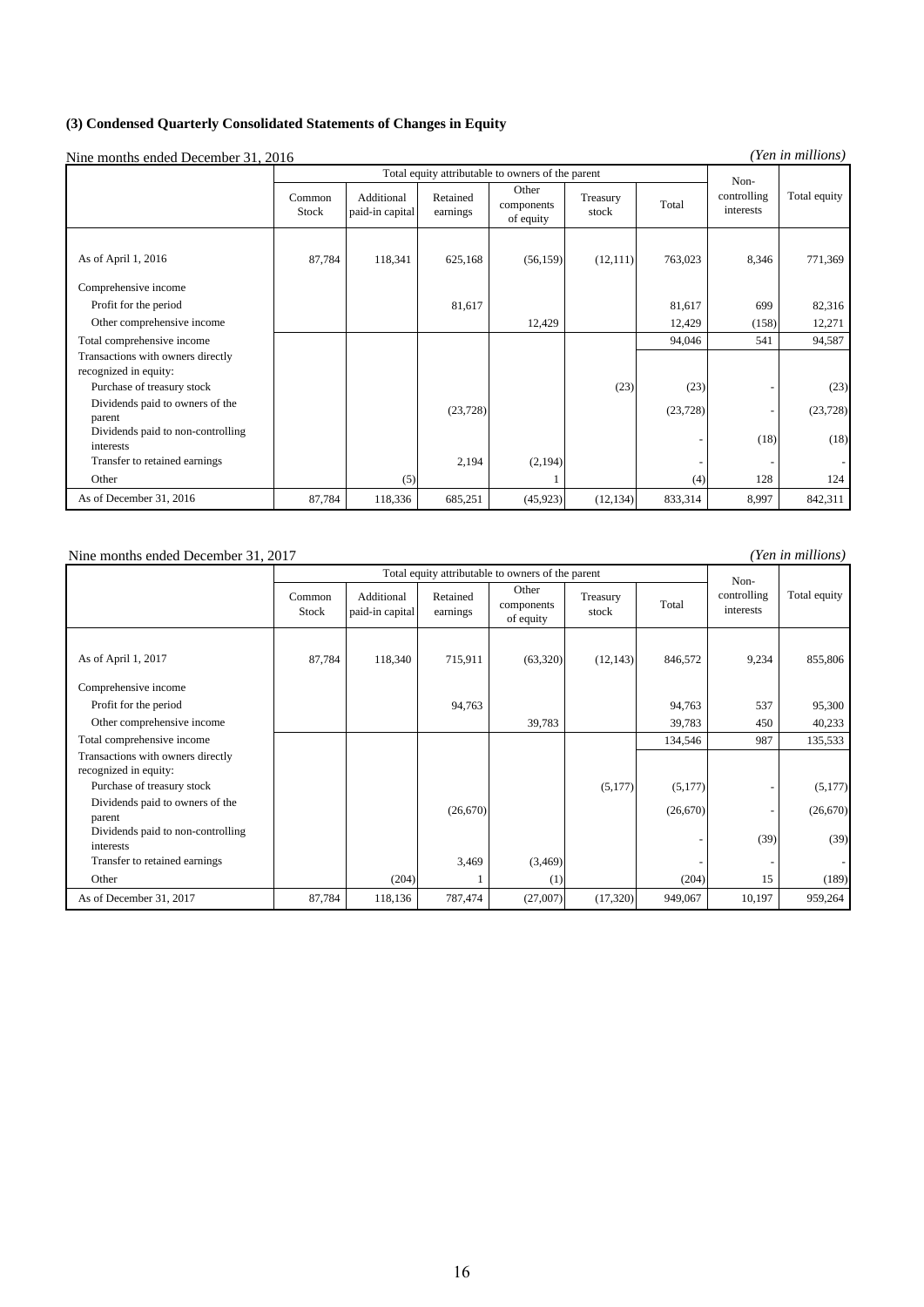# **(4) Condensed Quarterly Consolidated Statements of Cash Flows**

|                                                                                                |                               |           |                      | (Yen in millions)      |
|------------------------------------------------------------------------------------------------|-------------------------------|-----------|----------------------|------------------------|
|                                                                                                | Nine months ended December 31 |           | Increase or decrease | Year ended<br>March 31 |
|                                                                                                | 2016                          | 2017      |                      | 2017                   |
| Cash flows from operating activities:                                                          |                               |           |                      |                        |
| Profit for the period                                                                          | 82,316                        | 95,300    | 12,984               | 111,957                |
| Adjustments to reconcile profit for the period to net cash<br>provided by operating activities |                               |           |                      |                        |
| Depreciation and amortization                                                                  | 44,376                        | 51,761    | 7,385                | 59,737                 |
| Gain from sales, disposal or impairment of property, plant and<br>equipment                    | (1,263)                       | (174)     | 1,089                | (1,224)                |
| Financial (income) expense                                                                     | (504)                         | 100       | 604                  | (163)                  |
| Share of net loss (profit) from associate accounting using the                                 |                               |           |                      |                        |
| equity method                                                                                  | 542                           | (111)     | (653)                | 534                    |
| Deferred income taxes                                                                          | 5,930                         | (1,037)   | (6,967)              | 580                    |
| Current income taxes                                                                           | 19,501                        | 25,461    | 5,960                | 28,775                 |
| Foreign currency adjustments                                                                   | (346)                         | 380       | 726                  | (6,636)                |
| Increase (decrease) in retirement benefit liability                                            | 283                           | 1,106     | 823                  | (94)                   |
| Increase in accounts receivable                                                                | (54, 456)                     | (25, 284) | 29,172               | (65, 582)              |
| Increase in inventories                                                                        | (11, 830)                     | (27, 165) | (15, 335)            | (5,942)                |
| Increase in accounts payable                                                                   | 42,103                        | 40,470    | (1,633)              | 39,229                 |
| Other, net                                                                                     | (3,892)                       | 86        | 3,978                | (6, 465)               |
| Interests and dividends received                                                               | 2,064                         | 4,089     | 2,025                | 3,160                  |
| Interests paid                                                                                 | (1, 846)                      | (3,529)   | (1,683)              | (3,052)                |
| Income taxes paid                                                                              | (19,982)                      | (28,052)  | (8,070)              | (24, 961)              |
| Net cash provided by operating activities                                                      | 102,996                       | 133,401   | 30,405               | 129,853                |
| Cash flows from investing activities:                                                          |                               |           |                      |                        |
| Additions to property, plant and equipment                                                     | (47, 505)                     | (67, 135) | (19,630)             | (68, 718)              |
| Proceeds from sales of property, plant and equipment                                           | 1,423                         | 3,343     | 1,920                | 1,786                  |
| Proceeds from sales or redemption of marketable securities                                     | 224                           |           | (224)                | 237                    |
| Acquisitions of business, net of cash acquired                                                 | (5,703)                       | (20, 021) | (14,318)             | (139, 862)             |
| Other, net                                                                                     | (5,368)                       | (3, 564)  | 1,804                | (4,919)                |
| Net cash used in investing activities                                                          | (56, 929)                     | (87, 377) | (30, 448)            | (211, 476)             |
|                                                                                                |                               |           |                      |                        |
| Cash flows from financing activities:                                                          |                               |           |                      |                        |
| (Decrease) increase in short term borrowings                                                   | (15, 148)                     | (163,083) | (147, 935)           | 93,784                 |
| Proceeds from issuance of long term debt                                                       | 421                           | 84,060    | 83,639               | 58,707                 |
| Repayments of long term debt                                                                   | (2, 404)                      | (23, 345) | (20, 941)            | (32, 782)              |
| Proceeds from issuance of corporate bonds                                                      | 50,001                        | 115,001   | 65,000               | 50,001                 |
| Redemption of corporate bonds                                                                  | (50,000)                      | (65,000)  | (15,000)             | (50,000)               |
| Purchase of treasury stock                                                                     | (23)                          | (5,177)   | (5, 154)             | (33)                   |
| Dividends paid to owners of the parent                                                         | (23, 728)                     | (26, 670) | (2,942)              | (23, 728)              |
| Other, net                                                                                     | (94)                          | (496)     | (402)                | (101)                  |
| Net cash (used in) provided by financing activities                                            | (40, 975)                     | (84, 710) | (43, 735)            | 95,848                 |
| Effect of exchange rate changes on cash and cash equivalents                                   | 3,779                         | 15,575    | 11,796               | 1,413                  |
| Net increase (decrease) in cash and cash equivalents                                           | 8,871                         | (23, 111) | (31,982)             | 15,638                 |
| Cash and cash equivalents at beginning of period                                               | 305,942                       | 321,580   | 15,638               | 305,942                |
| Cash and cash equivalents at end of period                                                     | 314,813                       | 298,469   | (16, 344)            | 321,580                |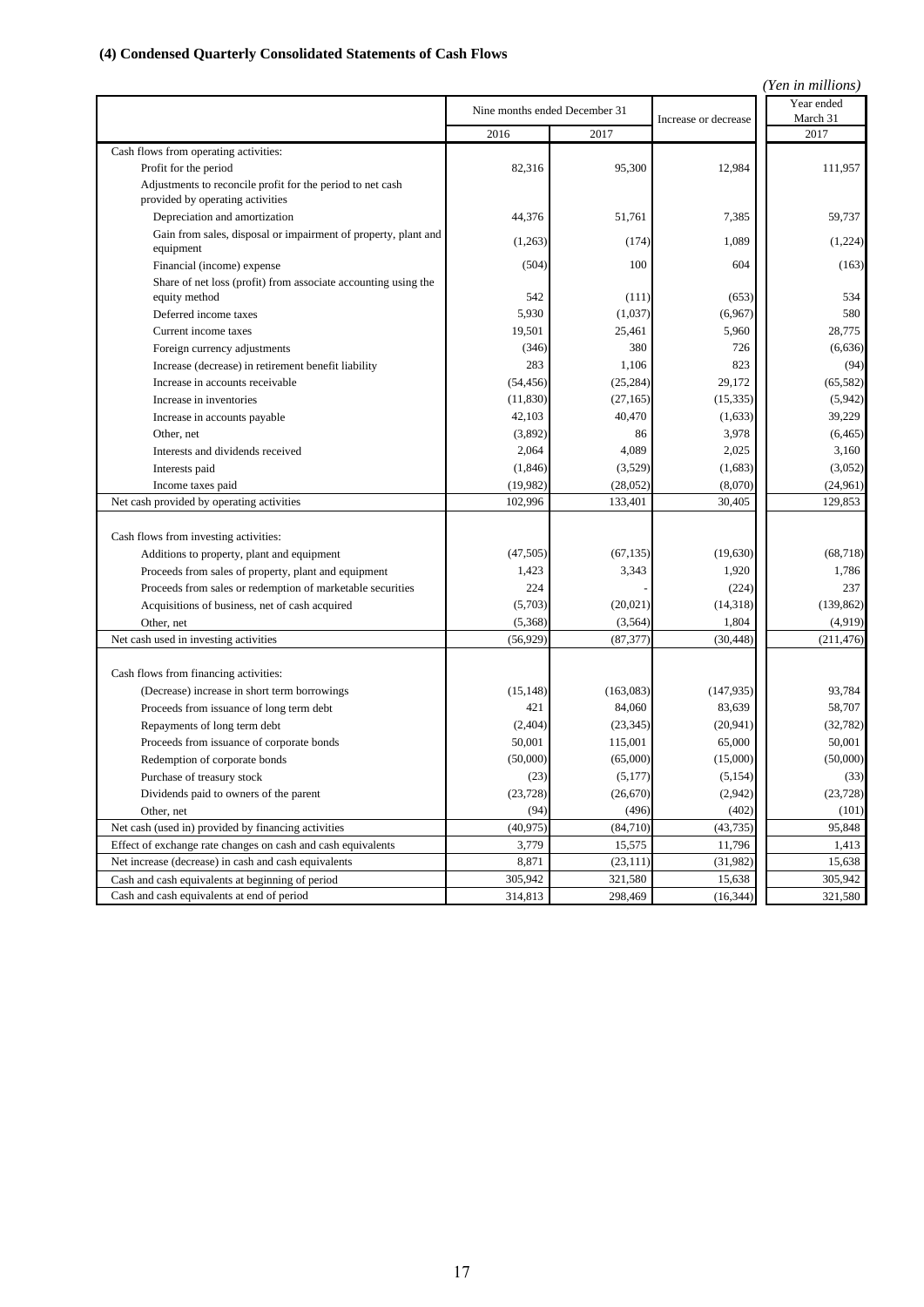### **(5) Notes of Condensed Quarterly Consolidated Financial Statements Notes Regarding Going Concern Assumption**

Not applicable.

# **Notes to Condensed Quarterly Consolidated Financial Statements 1. Reporting entity**

Nidec Corporation (the Company) is a corporation located in Japan, whose shares are listed on the Tokyo Stock Exchange. The registered address of headquarters and principal business offices are available on the Company's website (http://www.nidec.com/en-Global/).

Condensed Quarterly Consolidated Financial Statements as of December 31, 2017 consist of the Company and its consolidated subsidiaries (NIDEC), and shares of associates of NIDEC.

NIDEC mainly designs, develops, produces, and sells products as described below:

- i. Small precision motors, which include spindle motors for hard disk drives, brushless motors, fan motors, vibration motors, brush motors and motor applications.
- ii. Automotive, appliance, commercial and industrial products, which include automotive motors and components, home appliance, commercial and industrial motors and related products.
- iii. Machinery, which includes industrial robots, card readers, test systems, press machines and power transmission drives.
- iv. Electronic and optical components, which include switches, trimmer potentiometers, lens units and camera shutters.
- v. Others, which include services.

## **2. Basis of Preparation**

(1) Compliance with International Financial Reporting Standards (IFRS)

The condensed quarterly consolidated financial statements of NIDEC have been prepared in accordance with IAS 34 "Interim Financial Reporting" pursuant to the provision of article 93 of Regulations for Quarterly Consolidated Financial Statements, as the Company meets the criteria of a "Designated IFRS Specified Company" defined under article 1-2 of the regulations.

The condensed quarterly consolidated financial statements do not include all the information that must be disclosed in the annual consolidated financial statements, and therefore should be used in conjunction with the consolidated financial statements for the year ended March 31, 2017.

### (2) Basis of measurement

The condensed quarterly consolidated financial statements have been prepared on a historical cost basis, except for some assets and liabilities, including derivative and other financial instruments measured at fair value.

(3) Presentation currency and level of rounding

The condensed quarterly consolidated financial statements are presented in Japanese Yen, which is also the Company's functional currency, and figures are rounded to the nearest million yen, unless otherwise indicated.

# **3. Significant accounting policies**

Significant accounting policies adopted in preparation of the condensed quarterly consolidated financial statements are consistent with those used in the preparation of the NIDEC's annual consolidated financial statements for the year ended March 31, 2017.

Income taxes for nine months ended December 31, 2017 are computed using the estimated annual effective tax rate.

# **4. Significant accounting estimates, judgments and assumptions**

The preparation of the condensed quarterly consolidated financial statements requires management of NIDEC to make estimates, judgments and assumptions that affect the reported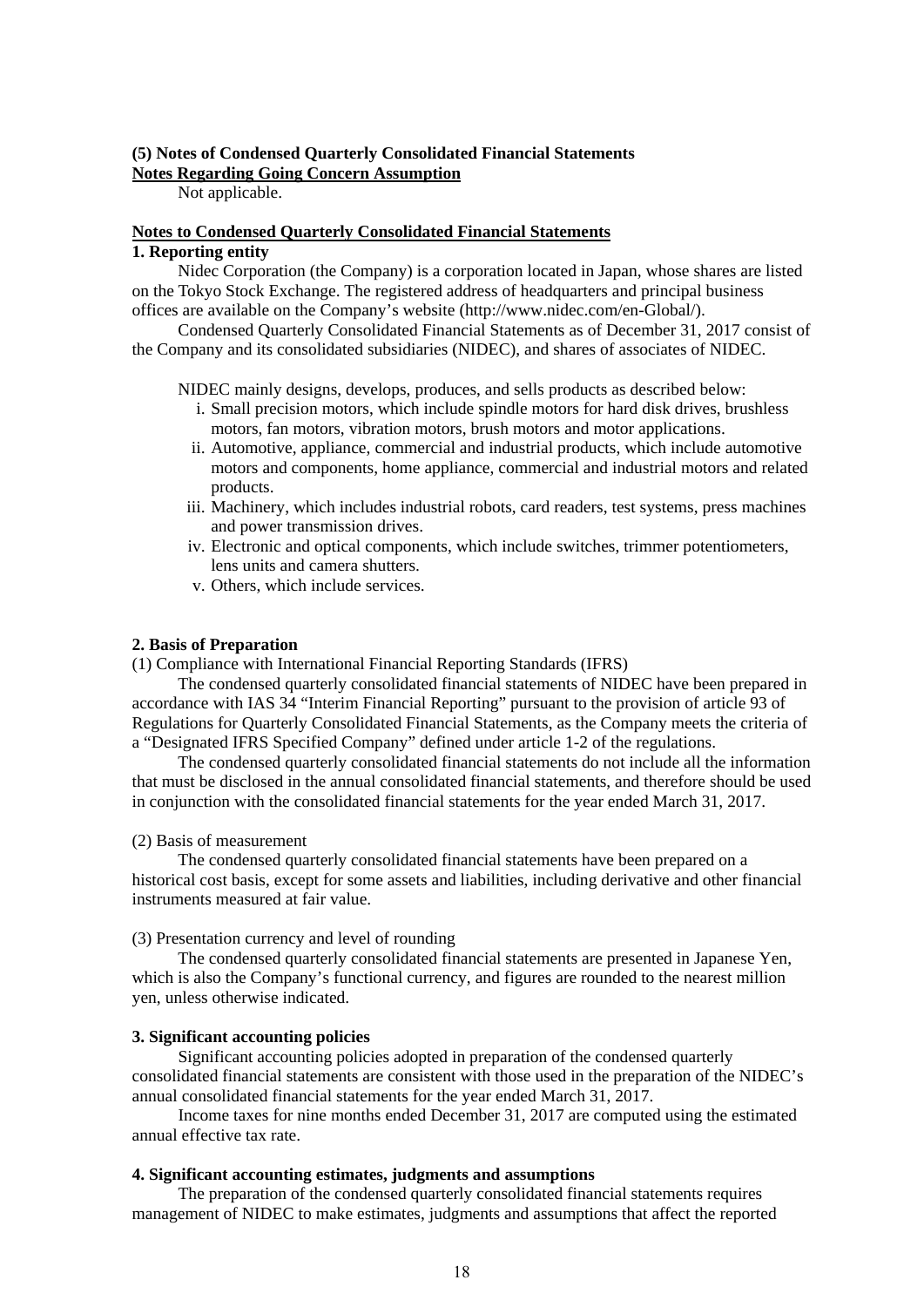amounts of assets, liabilities, income, expenses and disclosure of contingent assets and liabilities. Actual results may differ from those estimates.

The estimates and underlying assumptions are reviewed on an ongoing basis, and the effects resulting from revisions of accounting estimates are recognized in the period in which the estimates are revised and in future periods affected by the revision.

Judgments and estimates accompanying significant risks that may cause material adjustments to the carrying amounts of assets and liabilities in the current and next fiscal years are the same as those for the condensed consolidated financial statements for the previous fiscal year ended March 31, 2017.

### **5. Business Combinations**

Pursuant to IFRS 3 "Business Combinations", during the three months ended March 31, 2017, NIDEC completed its valuation of the assets acquired and the liabilities assumed upon the acquisition of E.C.E. S.r.l. and ANA IMEP S.A. (currently, Nidec Motor Corporation Romania). NIDEC's condensed quarterly consolidated financial statements for the nine months ended December 31, 2016 reflects the revision of the initially allocated amounts of acquisition price as NIDEC finalized the provisional accounting treatment for the business combination. In addition, during the three months ended December 31, 2017, NIDEC completed its valuation of the assets acquired and the liabilities assumed upon the acquisition of the motors, drives and electric power generation businesses of Emerson Electric Co. (currently, Nidec Leroy-Somer Holding and Nidec Control Techniques Limited, etc.) and Canton Elevator, Inc. NIDEC's consolidated financial statement for the year ended March 31, 2017 reflects the important revision of the initially allocated amounts of acquisition price as NIDEC finalized the provisional accounting treatment for the business combination.

NIDEC has been evaluating the fair values of the assets acquired and the liabilities assumed upon the acquisitions of companies in the fiscal year ended March 31, 2017 and nine months ended December 31, 2017. The assets and liabilities which are currently under evaluation have been recorded on NIDEC's consolidated statement of financial position based on preliminary management estimation as of December 31, 2017.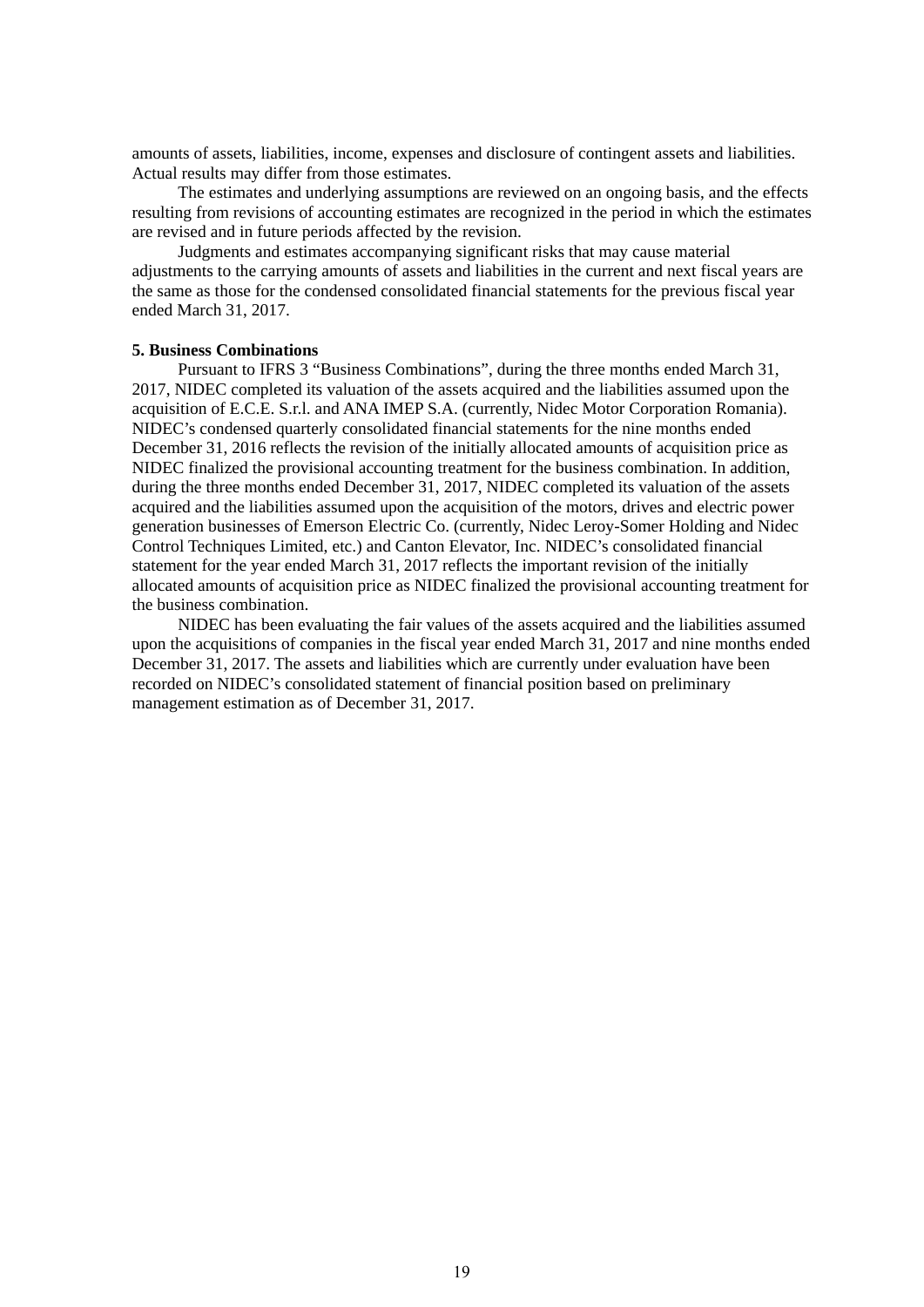# **3. Others (unaudited)**

#### **(1) Quarterly Financial Data for the three months ended December 31, 2017, September 30, 2017 and June 30, 2017**

|                                             |               |       | Three months ended |       |                   |                  |
|---------------------------------------------|---------------|-------|--------------------|-------|-------------------|------------------|
|                                             | June 30, 2017 |       | September 30, 2017 |       | December 31, 2017 |                  |
|                                             | Amounts       | %     | Amounts            | $\%$  | Amounts           | %                |
| Net sales                                   | 343,091       | 100.0 | 372,799            | 100.0 | 390.031           | 100.0            |
| Operating profit                            | 38,941        | 11.4  | 43,508             | 11.7  | 44,678            | 11.5             |
| Profit before income taxes                  | 36.245        | 10.6  | 40,222             | 10.8  | 43.256            | 11.1             |
| Profit for the period                       | 28,255        | 8.2   | 32,042             | 8.6   | 35,003            | 9.0 <sub>1</sub> |
| Profit attributable to owners of the parent | 28,151        | 8.2   | 31,836             | 8.5   | 34,776            | 8.9              |

*(Yen in millions)*

### **(2) Information by Product Category**

| (Yen in millions)<br>Nine months ended December 31, 2016 |                              |                                                                       |           |                                         |        |         |                            |              |  |  |
|----------------------------------------------------------|------------------------------|-----------------------------------------------------------------------|-----------|-----------------------------------------|--------|---------|----------------------------|--------------|--|--|
|                                                          | Small<br>precision<br>motors | Automotive.<br>appliance,<br>commercial<br>and industrial<br>products | Machinery | Electronic and<br>optical<br>components | Others | Total   | Eliminations/<br>Corporate | Consolidated |  |  |
| Net sales:                                               |                              |                                                                       |           |                                         |        |         |                            |              |  |  |
| External sales                                           | 330,866                      | 400,709                                                               | 86.610    | 47.307                                  | 2.736  | 868,228 |                            | 868,228      |  |  |
| Intersegment                                             | 1.754                        | 4,302                                                                 | 6.419     | 4.296                                   | 1.095  | 17.866  | (17, 866)                  |              |  |  |
| Total                                                    | 332,620                      | 405.011                                                               | 93,029    | 51,603                                  | 3,831  | 886,094 | (17, 866)                  | 868,228      |  |  |
| Operating expenses                                       | 280,484                      | 362,861                                                               | 77.228    | 43.821                                  | 3,388  | 767,782 | (5, 727)                   | 762,055      |  |  |
| Operating profit                                         | 52,136                       | 42,150                                                                | 15,801    | 7,782                                   | 443    | 118,312 | (12, 139)                  | 106,173      |  |  |
|                                                          |                              |                                                                       |           |                                         |        |         |                            |              |  |  |

### Nine months ended December 31, 2017 *(Yen in millions)*

|                    | Small<br>precision<br>motors | Automotive.<br>appliance,<br>commercial<br>and industrial<br>products | Machinery | Electronic and<br>optical<br>components | Others | Total     | Eliminations/<br>Corporate | Consolidated |  |  |  |
|--------------------|------------------------------|-----------------------------------------------------------------------|-----------|-----------------------------------------|--------|-----------|----------------------------|--------------|--|--|--|
| Net sales:         |                              |                                                                       |           |                                         |        |           |                            |              |  |  |  |
| External sales     | 345,039                      | 598,228                                                               | 105,869   | 53,695                                  | 3,090  | 1,105,921 |                            | 1,105,921    |  |  |  |
| Intersegment       | 1.985                        | 5.327                                                                 | 11.402    | 5.929                                   | 1,348  | 25,991    | (25,991)                   |              |  |  |  |
| Total              | 347,024                      | 603,555                                                               | 117,271   | 59,624                                  | 4,438  | 1,131,912 | (25,991)                   | 1,105,921    |  |  |  |
| Operating expenses | 290,320                      | 544.828                                                               | 97,486    | 51,551                                  | 4.006  | 988.191   | (9,397)                    | 978.794      |  |  |  |
| Operating profit   | 56,704                       | 58,727                                                                | 19,785    | 8,073                                   | 432    | 143,721   | (16, 594)                  | 127.127      |  |  |  |

| (Yen in millions)<br>Three months ended December 31, 2016 |                              |                                                                       |           |                                         |        |         |                            |              |  |  |  |
|-----------------------------------------------------------|------------------------------|-----------------------------------------------------------------------|-----------|-----------------------------------------|--------|---------|----------------------------|--------------|--|--|--|
|                                                           | Small<br>precision<br>motors | Automotive,<br>appliance,<br>commercial<br>and industrial<br>products | Machinery | Electronic and<br>optical<br>components | Others | Total   | Eliminations/<br>Corporate | Consolidated |  |  |  |
| Net sales:                                                |                              |                                                                       |           |                                         |        |         |                            |              |  |  |  |
| External sales                                            | 119,150                      | 135,064                                                               | 32,726    | 16,275                                  | 983    | 304,198 |                            | 304,198      |  |  |  |
| Intersegment                                              | 736                          | 1.753                                                                 | 2.348     | 1.654                                   | 383    | 6.874   | (6,874)                    |              |  |  |  |
| Total                                                     | 119,886                      | 136.817                                                               | 35,074    | 17.929                                  | 1.366  | 311,072 | (6,874)                    | 304,198      |  |  |  |
| Operating expenses                                        | 100.717                      | 122,636                                                               | 29.473    | 15.025                                  | 1.210  | 269,061 | (2,051)                    | 267,010      |  |  |  |
| Operating profit                                          | 19.169                       | 14.181                                                                | 5,601     | 2.904                                   | 156    | 42.011  | (4,823)                    | 37.188       |  |  |  |

### Three months ended December 31, 2017 *(Yen in millions)*

|                    | Small<br>precision<br>motors | Automotive,<br>appliance,<br>commercial<br>and industrial<br>products | Machinery | Electronic and<br>optical<br>components | Others | Total   | Eliminations/<br>Corporate | Consolidated |
|--------------------|------------------------------|-----------------------------------------------------------------------|-----------|-----------------------------------------|--------|---------|----------------------------|--------------|
| Net sales:         |                              |                                                                       |           |                                         |        |         |                            |              |
| External sales     | 124.565                      | 207.656                                                               | 38,020    | 18,698                                  | 1.092  | 390,031 |                            | 390,031      |
| Intersegment       | 664                          | 2.196                                                                 | 4.086     | 2.093                                   | 436    | 9.475   | (9, 475)                   |              |
| Total              | 125,229                      | 209,852                                                               | 42,106    | 20.791                                  | 1.528  | 399,506 | (9, 475)                   | 390,031      |
| Operating expenses | 104.667                      | 189,606                                                               | 34,907    | 18,249                                  | 1,377  | 348,806 | (3, 453)                   | 345,353      |
| Operating profit   | 20,562                       | 20.246                                                                | 7.199     | 2.542                                   | 151    | 50,700  | (6,022)                    | 44,678       |

(Notes) 1. Product categories are classified based on similarities in product type, product attributes, and production and sales methods.

2. Major products of each product category:

(1) Small precision motors: Spindle motors for HDDs, brushless motors, fan motors, vibration motors, brush motors and motor applications, etc. (2) Automotive, appliance, commercial and industrial products: Automotive motors and components, home appliance, commercial and industrial

motors and related products.

(3) Machinery: Industrial robots, card readers, test systems, press machines and power transmission drives, etc.

(4) Electronic and optical components: Switches, trimmer potentiometers, lens units and camera shutters, etc.

(5) Others: Services, etc.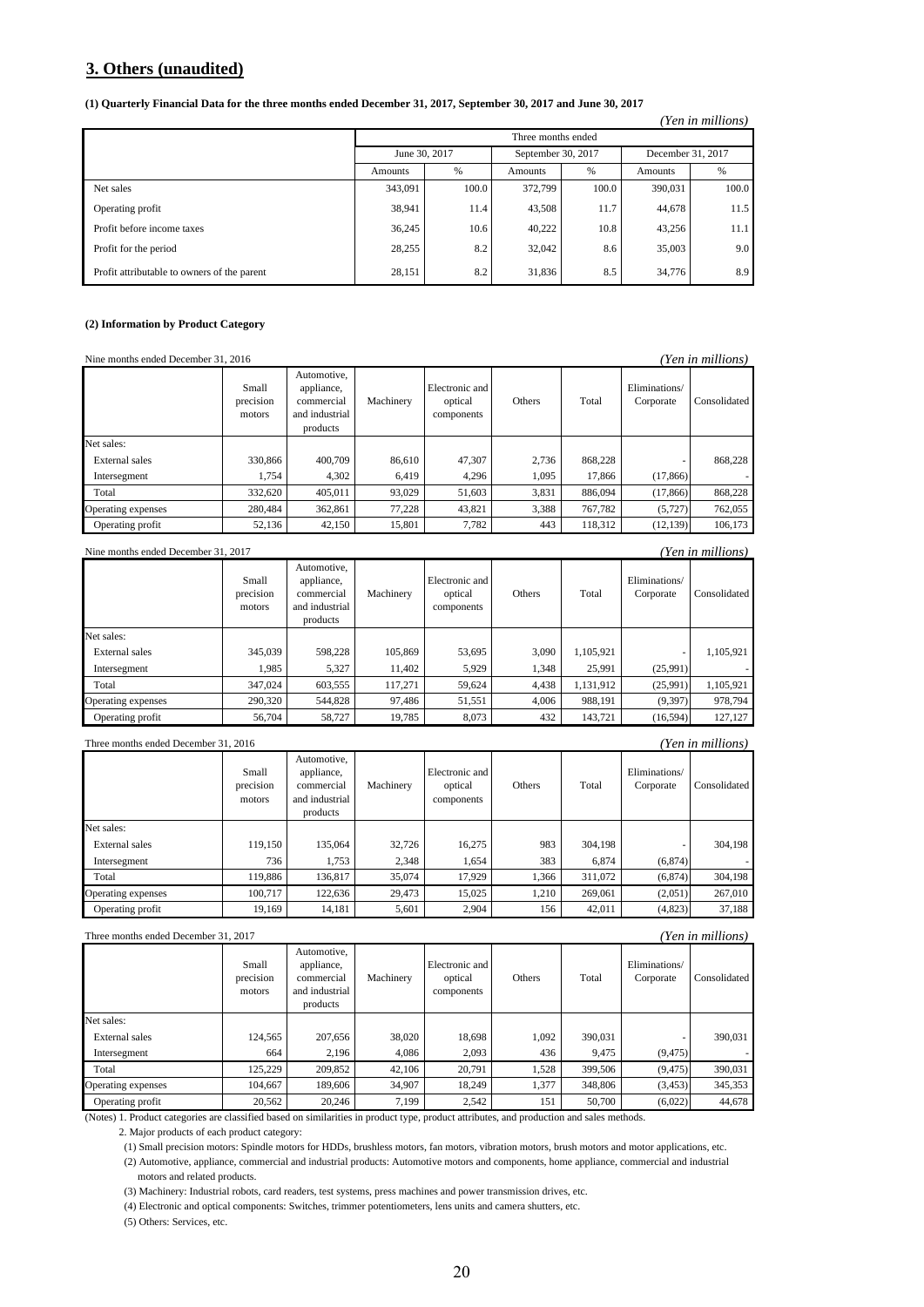### **(3) Sales by Geographic Segment**

#### *(Yen in millions)*

|           | Nine months ended |        | Nine months ended |        | Increase or decrease |           |  |
|-----------|-------------------|--------|-------------------|--------|----------------------|-----------|--|
|           | December 31, 2016 |        | December 31, 2017 |        |                      |           |  |
|           | Amounts           | %      | Amounts           | $\%$   | Amounts              | $\%$      |  |
| Japan     | 208,669           | 24.0%  | 229,272           | 20.7%  | 20,603               | 9.9%      |  |
| U.S.A.    | 138,065           | 15.9%  | 185,977           | 16.8%  | 47,912               | 34.7%     |  |
| Singapore | 44,612            | 5.2%   | 43,022            | 3.9%   | (1, 590)             | $(3.6)\%$ |  |
| Thailand  | 77.489            | 8.9%   | 96,547            | 8.7%   | 19,058               | 24.6%     |  |
| Germany   | 63,900            | 7.4%   | 91,902            | 8.3%   | 28,002               | 43.8%     |  |
| China     | 219,043           | 25.2%  | 267,580           | 24.2%  | 48,537               | 22.2%     |  |
| Others    | 116.450           | 13.4%  | 191.621           | 17.4%  | 75,171               | 64.6%     |  |
| Total     | 868,228           | 100.0% | 1,105,921         | 100.0% | 237,693              | 27.4%     |  |

### *(Yen in millions)*

|           | Three months ended |                   |                   | Three months ended | Increase or decrease |           |  |
|-----------|--------------------|-------------------|-------------------|--------------------|----------------------|-----------|--|
|           |                    | December 31, 2016 | December 31, 2017 |                    |                      |           |  |
|           | Amounts            | %                 | Amounts           | %                  | Amounts              | $\%$      |  |
| Japan     | 72,152             | 23.7%             | 78.771            | 20.2%              | 6,619                | 9.2%      |  |
| U.S.A.    | 43,920             | 14.5%             | 60,562            | 15.5%              | 16,642               | 37.9%     |  |
| Singapore | 16,509             | 5.4%              | 14,978            | 3.8%               | (1,531)              | $(9.3)\%$ |  |
| Thailand  | 28,898             | 9.5%              | 35,574            | 9.1%               | 6,676                | 23.1%     |  |
| Germany   | 19,503             | 6.4%              | 33,090            | 8.5%               | 13,587               | 69.7%     |  |
| China     | 81,006             | 26.6%             | 100.497           | 25.8%              | 19,491               | 24.1%     |  |
| Others    | 42,210             | 13.9%             | 66,559            | 17.1%              | 24,349               | 57.7%     |  |
| Total     | 304,198            | 100.0%            | 390,031           | 100.0%             | 85,833               | 28.2%     |  |

(Note) The sales are classified by domicile of the seller, and the figures exclude intra-segment transactions.

### **(4) Sales by Region**

|                |                                        |        |                                        |        |                      | (Yen in millions) |
|----------------|----------------------------------------|--------|----------------------------------------|--------|----------------------|-------------------|
|                | Nine months ended<br>December 31, 2016 |        | Nine months ended<br>December 31, 2017 |        | Increase or decrease |                   |
|                |                                        |        |                                        |        |                      |                   |
|                | Amounts                                | %      | Amounts                                | %      | Amounts              | %                 |
| North America  | 167,110                                | 19.2%  | 207,145                                | 18.7%  | 40,035               | 24.0%             |
| Asia           | 437,907                                | 50.4%  | 528,749                                | 47.8%  | 90,842               | 20.7%             |
| Europe         | 109,219                                | 12.6%  | 186,852                                | 16.9%  | 77.633               | 71.1%             |
| Others         | 14,476                                 | 1.7%   | 22,847                                 | 2.1%   | 8,371                | 57.8%             |
| Overseas total | 728,712                                | 83.9%  | 945,593                                | 85.5%  | 216,881              | 29.8%             |
| Japan          | 139.516                                | 16.1%  | 160,328                                | 14.5%  | 20.812               | 14.9%             |
| Total          | 868.228                                | 100.0% | 1,105,921                              | 100.0% | 237,693              | 27.4%             |

#### *(Yen in millions)*

|                | Three months ended<br>December 31, 2016 |        | Three months ended |               | Increase or decrease |       |
|----------------|-----------------------------------------|--------|--------------------|---------------|----------------------|-------|
|                |                                         |        | December 31, 2017  |               |                      |       |
|                | Amounts                                 | %      | Amounts            | $\frac{0}{0}$ | Amounts              | %     |
| North America  | 52,318                                  | 17.2%  | 68,047             | 17.5%         | 15.729               | 30.1% |
| Asia           | 161,641                                 | 53.2%  | 194.880            | 50.0%         | 33,239               | 20.6% |
| Europe         | 36,250                                  | 11.9%  | 65,246             | 16.7%         | 28,996               | 80.0% |
| Others         | 5.207                                   | 1.7%   | 9.041              | 2.3%          | 3,834                | 73.6% |
| Overseas total | 255,416                                 | 84.0%  | 337,214            | 86.5%         | 81,798               | 32.0% |
| Japan          | 48.782                                  | 16.0%  | 52,817             | 13.5%         | 4,035                | 8.3%  |
| Total          | 304,198                                 | 100.0% | 390,031            | 100.0%        | 85,833               | 28.2% |

(Note) The sales are classified by domicile of the buyer, and the figures exclude intra-segment transactions.